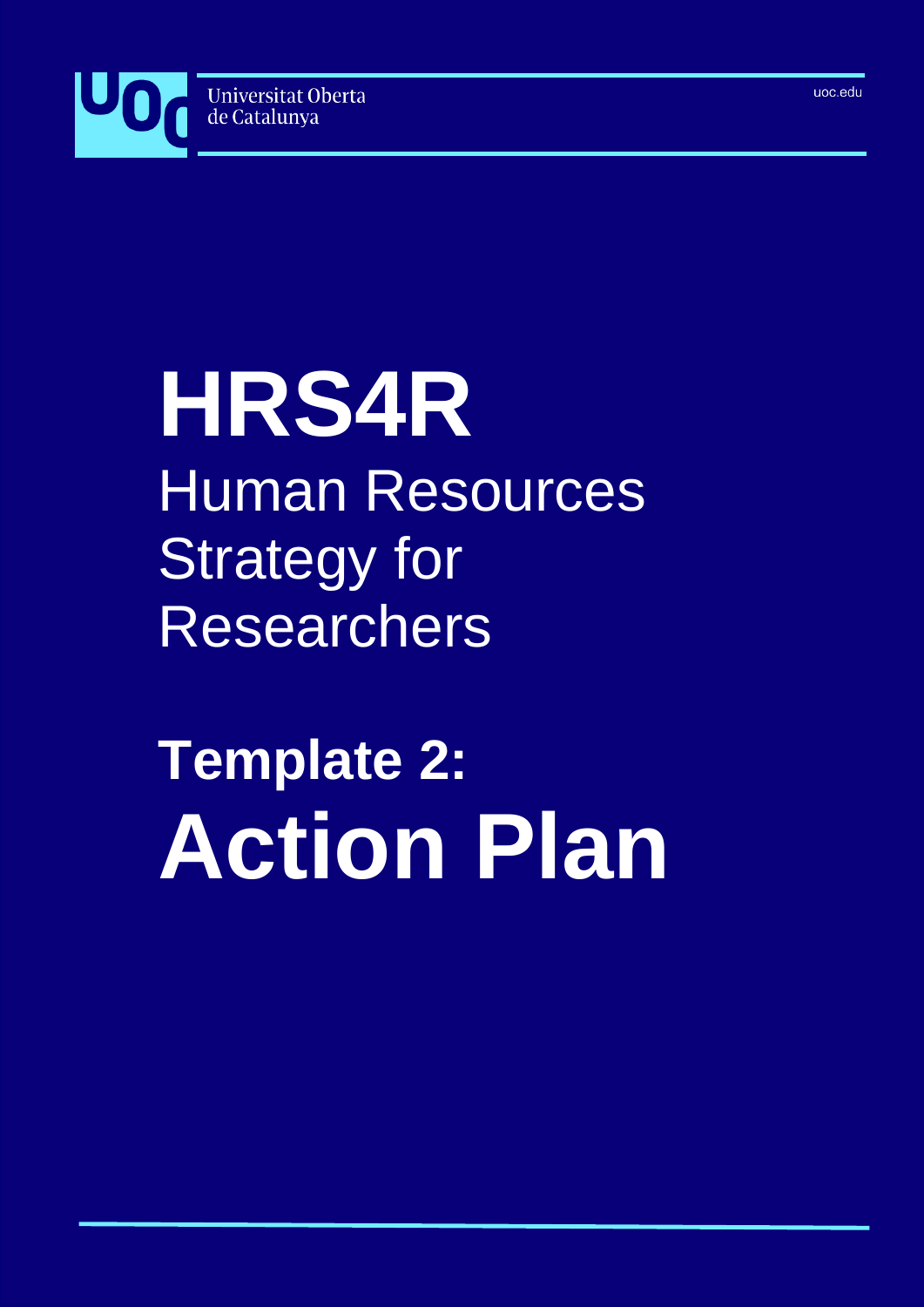## **TEMPLATE 2: HR STRATEGY - ACTION PLAN**

| <b>Name Organisation under review:</b><br><b>Organisation's contact details:</b> | Universitat Oberta de Catalunya (Open University of Catalonia, UOC)<br>Legal address: Avinguda Tibidabo, 39-43 - 08035 Barcelona, Spain      |
|----------------------------------------------------------------------------------|----------------------------------------------------------------------------------------------------------------------------------------------|
| Contact address:                                                                 | Knowledge Transfer and Research Support Office<br>Av. Carl Friedrich Gauss, 5 - 08860 Castelldefels (Barcelona)<br>Email: hrstrategy@uoc.edu |
|                                                                                  | Web link to published version of organisation's HR Strategy and Action Plan:                                                                 |

**<http://research.uoc.edu/portal/en/ri/activitat-rdi/hrs4r/index.html>**

#### **SUBMISSION DATE:** March 22, 2018

#### **1. ORGANISATIONAL INFORMATION**

| <b>STAFF &amp; STUDENTS*</b>                                                                                                                      | <b>FTE</b>                  |
|---------------------------------------------------------------------------------------------------------------------------------------------------|-----------------------------|
| Total researchers = staff, fellowship holders, bursary holders, PhD. students either full-time                                                    | 419                         |
| or part-time involved in research                                                                                                                 |                             |
| Of whom are international (i.e. foreign nationality)                                                                                              | 46                          |
| Of whom are externally funded (i.e. for whom the organisation is host organisation)                                                               | 73                          |
| Of whom are women                                                                                                                                 | 193                         |
| Of whom are stage R3 or R4 = Researchers with a large degree of autonomy, typically holding<br>the status of Principal Investigator or Professor. | 244                         |
| Of whom are stage $R2$ = in most organisations corresponding with postdoctoral level                                                              | 31                          |
| Of whom are stage $R1$ = in most organisations corresponding with doctoral level                                                                  | 81                          |
| Total number of students (if relevant)                                                                                                            | 328                         |
| Total number of staff (including management, administrative, teaching and research staff)                                                         | 1141                        |
| <b>RESEARCH FUNDING (figures for most recent fiscal year)</b>                                                                                     | €                           |
| Total annual organisational budget                                                                                                                | 101.293.495 € (**)          |
|                                                                                                                                                   | 16.095.882 € (***)          |
| Annual organisational direct government funding (designated for research)                                                                         | 25.114.191 € $(**)$         |
|                                                                                                                                                   | 872.648 $\varepsilon$ (***) |
| Annual competitive government-sourced funding (designated for research, obtained in                                                               | 2.125.088,94 €              |
| competition with other organisations - including EU funding)                                                                                      |                             |
| Annual funding from private, non-government sources, designated for research                                                                      | 1.147.196,43€               |
| * 2017; ** 2016 total including research; *** 2016 research                                                                                       |                             |
| <b>ORGANISATIONAL PROFILE (a very brief description of your organisation, max. 100 words)</b>                                                     |                             |
| Since its creation in 1994 as a state-of-the art technological university with a highly innovative                                                |                             |

Since its creation in 1994 as a state-of-the art technological university with a highly innovative learning model, [the UOC](https://www.youtube.com/channel/UCm3FGJTmlb30B71183Pza4A) is one of the world's premier online universities. 200.000 people now form part of the UOCs university community.

The UOC's core goal is to be the university of the knowledge society, promoting innovative education, personalised learning, technological leadership and R&I work. Currently, its research, innovation and transfer activity is organised into 43 R&I groups linked to a department or to one of the University's three research centres: the Internet Interdisciplinary Institute, the eLearn Centre and the eHealth Centre.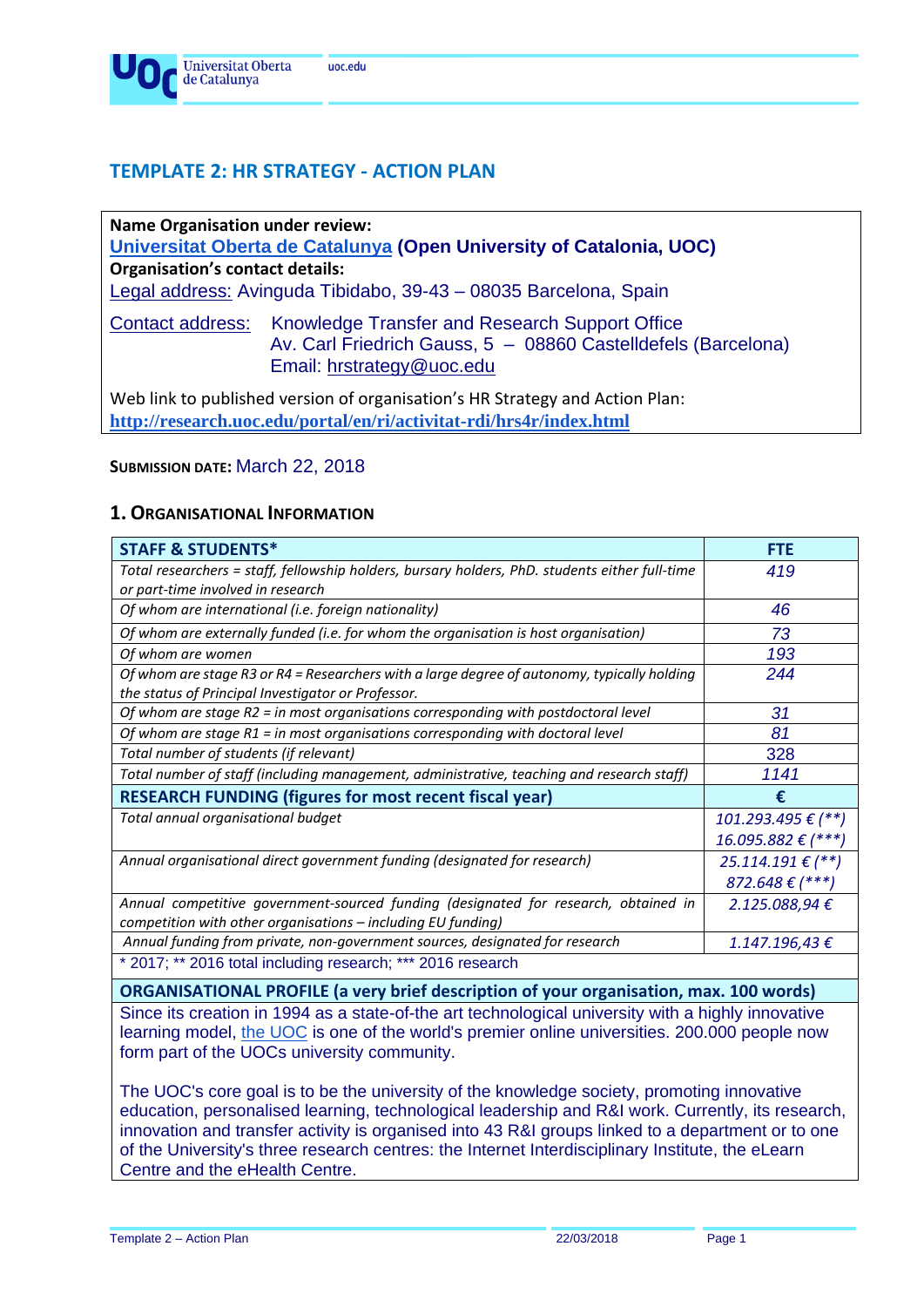

## **2. NARRATIVE (MAX. 2 PAGES)**

Whilst [research at UOC](http://research.uoc.edu/portal/en/ri/index.html) is growing and evolving the University already enjoys a strong reputation for research. New research activities driven by the research and academic personnel are highly encouraged and research staff is continuously increasing in number and quality. With [internationalization](http://corporate.uoc.edu/portal/en/universitat/internacional/index.html) at the core of UOCs current mission, [implementation of HRS4R](http://research.uoc.edu/portal/en/ri/activitat-rdi/hrs4r/index.html) is timely and a priority. With this in mind, the [HRS4R](http://research.uoc.edu/portal/en/ri/activitat-rdi/hrs4r/proces/index.html)  [process at UOC](http://research.uoc.edu/portal/en/ri/activitat-rdi/hrs4r/proces/index.html) has been carried out under an inclusive and active-participatory approach, involving the whole [research community](http://transfer.rdi.uoc.edu/en/knowledge-map) and with the following main objectives:

**1.** Continuous improvement guaranteeing that UOCs policies and practices are aligned with the European standards; **2.** To attract high quality researchers and professionals and retain UOCs current research talent offering the best possible working conditions; **3.** To better compete in European funding calls.

Since its creation [UOC](http://www.uoc.edu/portal/en/index.html) strongly believes that the quality and professionality of its staff is its main value and, with this in mind, the University is continuously willing to implement its Human Resources practices and policies in order to maintain the best possible quality work and commitment of its staff with the institution. Now, thanks to the [HRS4R process,](http://research.uoc.edu/portal/en/ri/activitat-rdi/hrs4r/proces/index.html) a 360° internal analysis with participation of the whole research community regardless its position or seniority has been carried out. This participatory process has been of tremendous help to better analyse, prioritize and identify areas of improvement. The results of the consultation made by means of up to six workshops and a survey plus the internal analysis of policies and regulations and the working group meetings show the following main strengths and weaknesses in the current policy and practices:

#### **General strengths**

- . A comprehensive regulatory base is in place and it is appropriately applied, as well as specific plans and procedures related to most of the principles.
- . The organizational model for the development of the action plan is adequate and the action plan is very timely and aligned with the UOCs Strategic Plan.
- . In general terms our staff is satisfied with the current practices although there is room for improvement: the HRS4R is considered of high interest for the UOCs research community.

#### **General weaknesses**

- . The recruitment policy, the current processes and procedures do not fully meet the C&C and OTM-R elements
- . Insufficient knowledge of some members of academic staff and R1 regarding the procedures and regulations in force at UOC, resulting probably from deficient information measures and the fact that information is scattered amongst several documents and intranet pages.
- . Research career path competences might be updated and more comprehensive taking into consideration the C&C and the European profiles descriptors. Need of a more detailed system aimed at determining an optimal proportion between teaching and research duties.

#### **Ethical and Professional Aspects**

#### **Strengths**

- . Positive perception of UOCs staff regarding their research freedom and current regulations and practices aligned with the C&C.
- . Appropriate instruments exist to ensure the quality of the research and avoid ethical problems in the behaviour of research personnel. The current mechanisms guarantee the fulfilment of the ethical and scientific good practice principles.
- . Clear contractual and legal obligations.
- . Transparent accountability.
- . Adequate instruments to ensure professional responsibility in place.
- . Equality Plan in place and Accessibility Program, too.
- . Information and mechanisms for dissemination are adequate.

#### **Weaknesses**

. Some lack of knowledge of the ethical and good professional practice C&C principles by all the researchers.

. Not all the researchers are familiar with the regulations because of multiple sources and information points.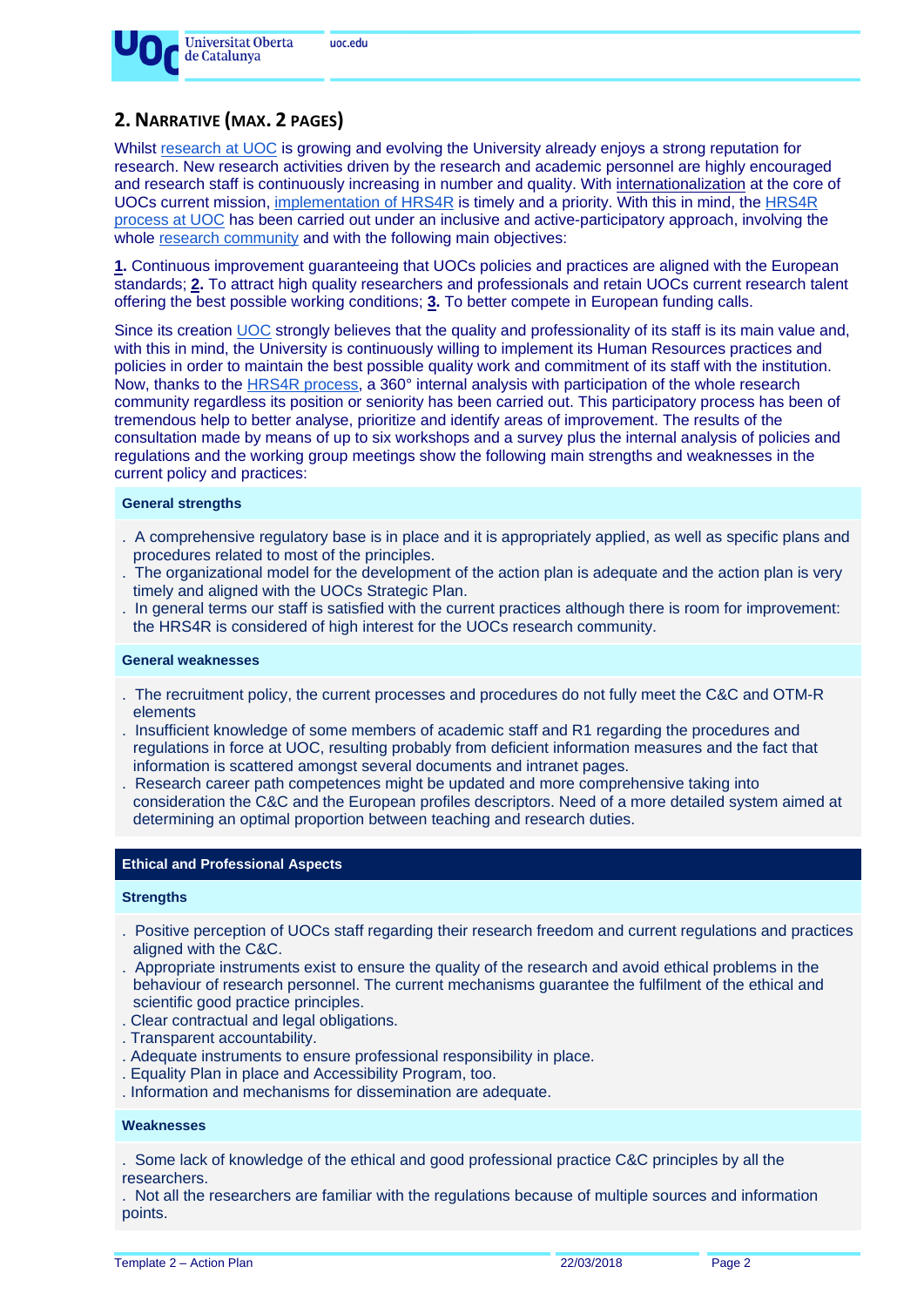

- . No systematic follow up of the originality of the publications and research proposals made by UOC researchers.
- . Lack of protocol for dissemination through social networks and need of further public engagement dissemination.
- . Research career path competences might be updated and more comprehensive taking into consideration the C&C.

#### **Recruitment and Selection**

#### **Strengths**

- . Standardised and integrated selection and hiring policy and procedure.
- . Experienced Human Resources and People Development Office and necessary resources for its operation, including a specific space on the website for the dissemination of job announcements.
- . No kind of discrimination (gender, age, ethnic, sexual etc.) on the selection processes.
- . Mobility experience is recognized as a plus.

#### **Weaknesses**

- . The recruitment policy, processes and procedures do not fully meet the C&C and OTM-R elements.
- . Not all the offers are published in English on UOCs website.
- . Not enough information for researchers about OTM-R.

#### **Working Conditions and Social Security**

#### **Strengths**

- . Flexible working conditions and stimulating research environment.
- . Promotion of participation in projects, research networks and other centres or collaborative initiatives.
- . Established complaints procedure exists.
- . People review process and professional development initiatives available.
- . Appropriate IPR regulations and services.
- . Possibilities for participation in decision making processes (Strategic Plan).
- . Appropriate mechanisms and procedures to deal with complaints/appeals.

#### **Weaknesses**

- . Difficulty to establish permanent contracts for all researchers due to different legal regulations.
- . Need to improve UOCs attractiveness with regard to remuneration and professional stability.
- . Lack of mobility policy, especially for sabbatical stays abroad.
- . Research career path competences might be updated and more comprehensive taking into consideration the C&C.
- . Need of better talent acquisition and development policies specific for research.
- . Information is scattered in several documents and intranet pages and workers are not always familiar with the rules, procedures actions and services available (need of a R&I Catalogue of Information and Services).
- . Need of physical spaces and initiatives to facilitate the interaction between academics and researchers. Need of more research spaces because of the continuous growth in the number of researchers.
- . Perception of lack of clear correlation between levels of responsibility and levels of payment.
- . Need of a more detailed system to balance the teaching load taking into consideration research achievements, research objectives and prospects.

#### **Training and Development**

#### **Strengths**

- . UOC promotion of training and continuous career development available.
- . Promotion of role as supervisors, mentors, career advisors, leaders, project coordinators, managers or science communicators to the highest standards.
- . Appropriate mechanisms and procedures for relations with supervisors.

#### **Weaknesses**

- . Lack of specific training plan and training catalogue for researchers.
- . Possibility of improving the knowledge of the training opportunities of the staff for professional development.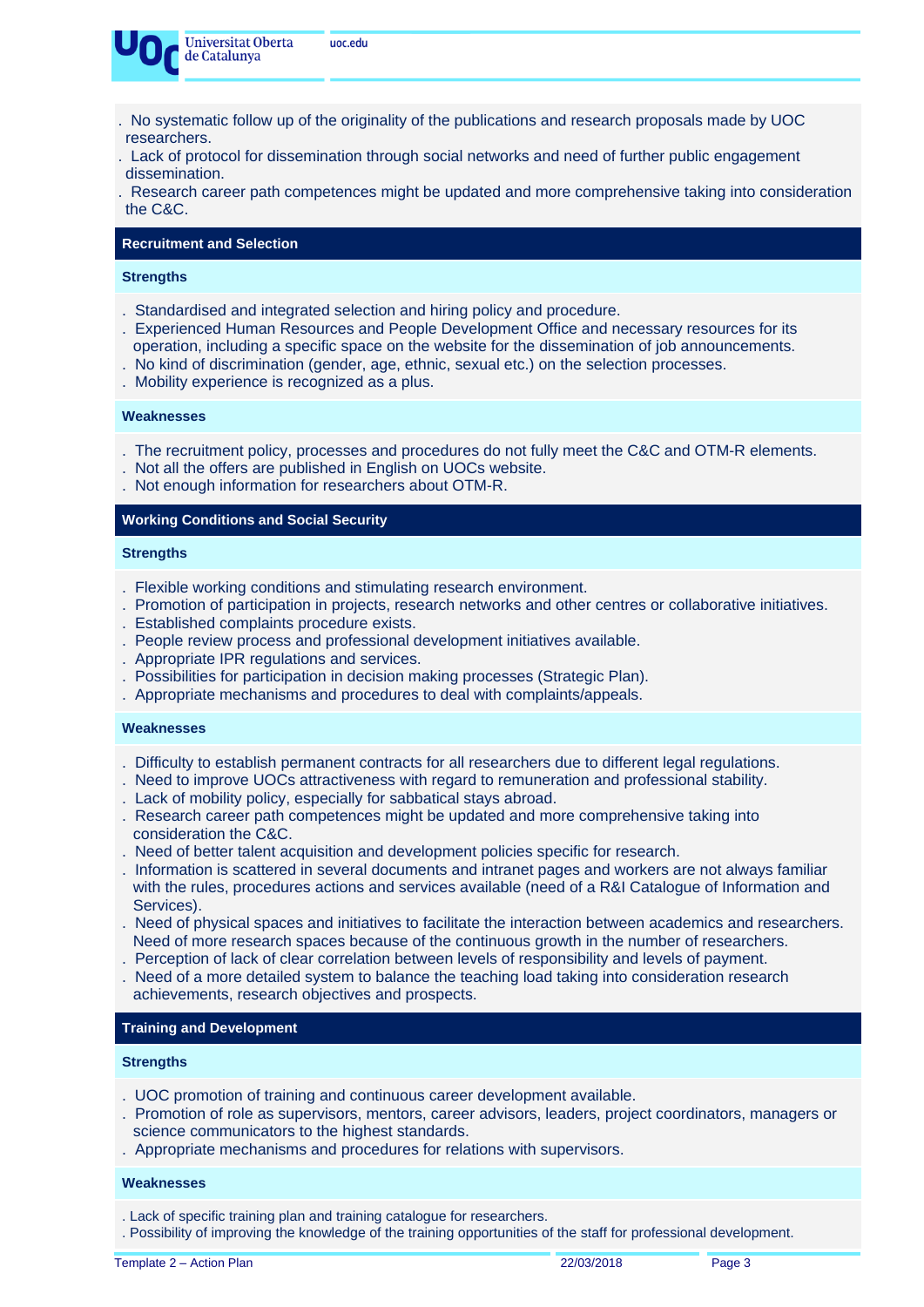

## **3. ACTIONS**

## **List of actions** (please see details below)

| <b>Action</b>                                                                                                 | 18 | <b>Timing</b><br>19 | 20             | <b>Responsible Unit</b>                                                                                                          | Indicator(s) / Target(s)                                                                                                                |
|---------------------------------------------------------------------------------------------------------------|----|---------------------|----------------|----------------------------------------------------------------------------------------------------------------------------------|-----------------------------------------------------------------------------------------------------------------------------------------|
| Review and update the<br>research career path<br>competencies and skills                                      |    |                     | Q <sub>1</sub> | . Vice-rectorate for Strategic<br><b>Planning and Research</b><br><b>Human Resources and</b><br><b>People Development Office</b> | <b>Research Career Path review</b><br>approved by governing bodies<br>Publication                                                       |
| Review and update the<br>research career path<br>competencies and skills<br>(communication plan)              |    |                     | Q2             | <b>Communication Office</b><br>. Human Resources and<br><b>People Development Office</b>                                         | Approval by governing bodies<br>Communication plan finalized<br><b>Communication actions</b><br>(workshops and information<br>provided) |
| <b>Mobility Policy</b>                                                                                        |    | Q2                  |                | . Vice-rectorate for Strategic<br><b>Planning and Research</b><br><b>Human Resources and</b><br><b>People Development Office</b> | Approval by governing bodies<br>Mobility policy publication                                                                             |
| OTM-R working group                                                                                           | Q3 |                     |                | Knowledge Transfer and<br><b>Research Support Office</b>                                                                         | Periodic working group meeting<br>reports                                                                                               |
| <b>UOC Recruitment Policy</b>                                                                                 |    |                     | Q <sub>1</sub> | <b>Human Resources and</b><br><b>People Development Office</b>                                                                   | Approval by governing bodies<br>Publication                                                                                             |
| <b>UOC Recruitment Policy</b><br>(English) and use of<br>advertising tools to attract<br>international talent |    | Q <sub>1</sub>      |                | <b>General Management of</b><br><b>Finances and Resources</b><br>Human Resources and<br><b>People Development Office</b>         | Publication<br>All the offers published in English<br>and use of additional international<br>advertising tools when needed              |
| <b>OTM-R training</b>                                                                                         |    | Q4                  |                | <b>Communication Office</b>                                                                                                      | Approval by governing bodies<br>Communication plan finalized<br>Communication and training<br>actions                                   |
| <b>Talent Acquisition and</b><br><b>Development Plan</b>                                                      |    |                     | Q <sub>1</sub> | Human Resources and<br><b>People Development Office</b>                                                                          | Approval by governing bodies<br>Publication                                                                                             |
| <b>Welcome Service</b>                                                                                        |    | Q <sub>1</sub>      |                | Human Resources and<br><b>People Development Office</b>                                                                          | Approval by governing bodies<br>Publication<br>Satisfaction survey results                                                              |
| <b>Welcome Package</b>                                                                                        |    | Q <sub>1</sub>      |                | Human Resources and<br><b>People Development Office</b>                                                                          | Approval by governing bodies<br>Publication<br>Visits to the dedicated webpage                                                          |
| Dissemination Plan of the<br><b>UOC Welcome Package</b><br>targeted to R1-R2/R3-R4                            |    | Q <sub>1</sub>      |                | <b>Communication Office</b>                                                                                                      | Approval by governing bodies<br>Communication plan finalized<br>Communication and training<br>actions                                   |
| R&I Catalogue of Information<br>and Services                                                                  |    | Q2                  |                | Knowledge Transfer and<br><b>Research Support Office</b>                                                                         | Approval by governing bodies<br>Publication<br>Visits to the dedicated webpage                                                          |
| Dissemination Plan of the R&I<br>Catalogue of Information and<br><b>Services</b>                              |    | Q2                  |                | <b>Communication Office</b>                                                                                                      | Approval by governing bodies<br>Communication plan finalized<br>Communication and training<br>actions                                   |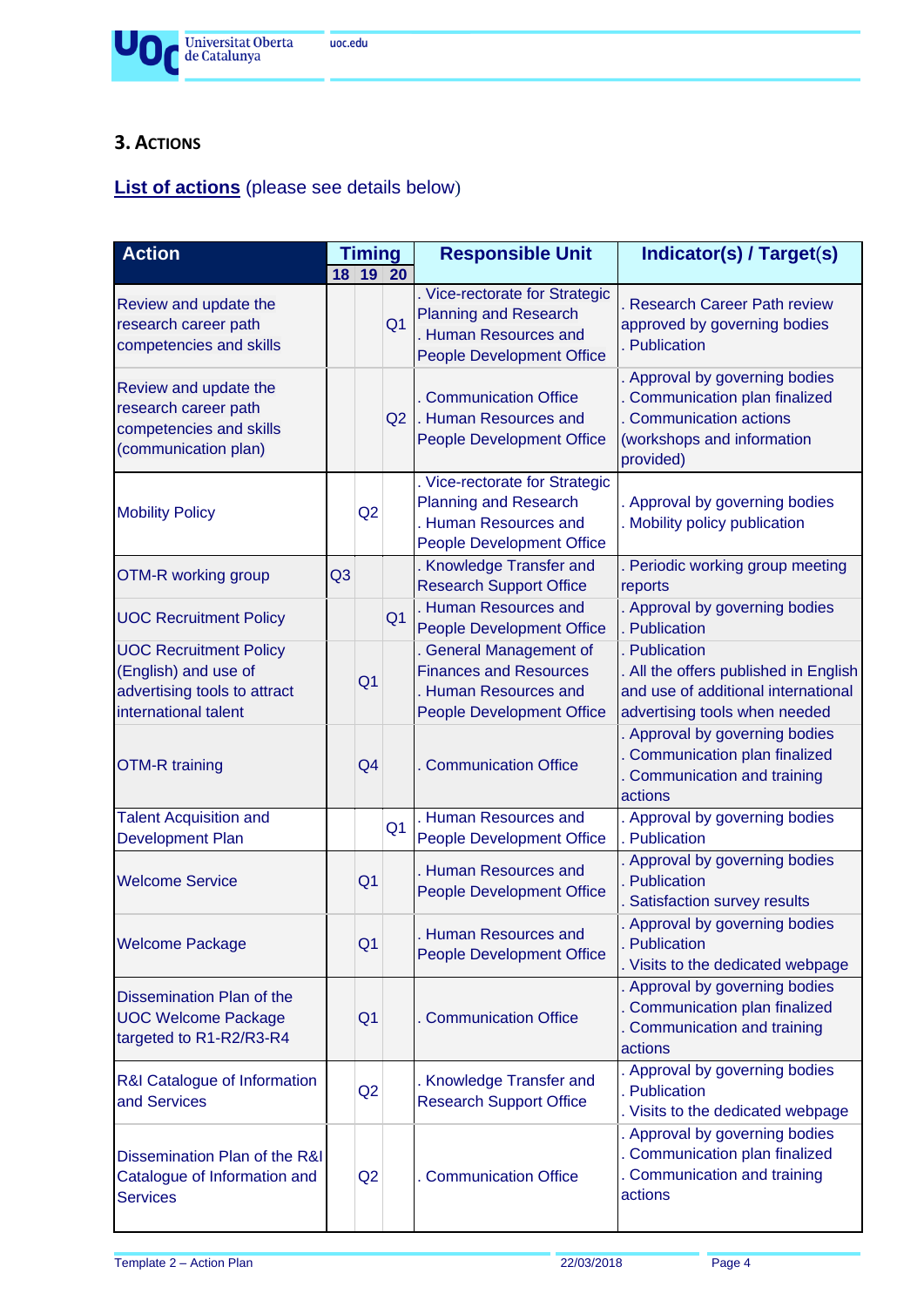| Implementation of a tracking<br>system for the originality of<br><b>UOC</b> publications and<br>research projects                                        |    | Q <sub>1</sub> | <b>Library Office</b>                                                                                                         | Approval by governing bodies<br>Publication<br>Reports     |
|----------------------------------------------------------------------------------------------------------------------------------------------------------|----|----------------|-------------------------------------------------------------------------------------------------------------------------------|------------------------------------------------------------|
| Protocol for the dissemination<br>of R&I through social<br>networks and specific<br>dissemination actions for<br>general public                          | Q4 |                | <b>Communication Office</b>                                                                                                   | Approval by governing bodies<br>Publication<br>. Reports   |
| Training plan for researchers                                                                                                                            |    | Q2             | Human Resources and<br><b>People Development Office</b><br>Knowledge Transfer and<br><b>Research Support Office</b>           | Approval by governing bodies<br>Publication<br>. Reports   |
| Provision of specific physical<br>spaces and initiatives to<br>facilitate research alliances<br>and plan for the<br>implementation of research<br>spaces |    | Q <sub>4</sub> | Vice-rectorate for Strategic<br><b>Planning and Research</b><br><b>General Management of</b><br><b>Finances and Resources</b> | . Approval by governing bodies<br>Publication<br>. Reports |

## **Actions detail**

| A.No.                     | <b>FOCUS AREA</b>                                                                                                                                                                                                                                                                                                              |                         |  |  |          | <b>TITLE</b>                                                                                                                                                                                                                                                      | <b>C&amp;C PRINCIPLES</b>                                                                                                                                                                                                                                                          |
|---------------------------|--------------------------------------------------------------------------------------------------------------------------------------------------------------------------------------------------------------------------------------------------------------------------------------------------------------------------------|-------------------------|--|--|----------|-------------------------------------------------------------------------------------------------------------------------------------------------------------------------------------------------------------------------------------------------------------------|------------------------------------------------------------------------------------------------------------------------------------------------------------------------------------------------------------------------------------------------------------------------------------|
| 1                         | 1. Research career<br>path competencies<br>and skills                                                                                                                                                                                                                                                                          | competencies and skills |  |  |          | Review and update the research career path                                                                                                                                                                                                                        | 11, 12, 14, 15, 17, 18, 21, 22,<br>25, 26, 28, 29, 30, 31, 33, 38                                                                                                                                                                                                                  |
|                           | <b>TARGETED</b><br><b>WEAKNESS</b>                                                                                                                                                                                                                                                                                             | <b>TR</b>               |  |  | 18 19 20 |                                                                                                                                                                                                                                                                   | <b>DESCRIPTION</b>                                                                                                                                                                                                                                                                 |
|                           | Need to review and update<br>the research career path<br>competencies and skills<br>taking into consideration the<br>European research profiles<br>descriptors. Need of a more<br>detailed system to balance<br>the teaching load taking into<br>consideration research<br>achievements, research<br>objectives and prospects. | All<br>$(R1-R4)$        |  |  | Q1       | Review and update the research career path<br>better align them with the European profiles. The<br>development of a more detailed system aimed at<br>and research duties will be analyzed taking into<br>account research achievements and prospects.<br>account. | competencies and skills as an integral part of adopting<br>the EU Charter and Code for Researchers. An analysis<br>of UOC research profiles descriptors will be done to<br>determining an optimal proportion between teaching<br>Research management staff will also be taken into |
|                           | <b>Responsible(s)</b>                                                                                                                                                                                                                                                                                                          |                         |  |  |          |                                                                                                                                                                                                                                                                   | <b>Participant(s)</b>                                                                                                                                                                                                                                                              |
| Research<br><b>Office</b> | Vice-rectorate for Strategic Planning and<br>Human Resources and People Development                                                                                                                                                                                                                                            |                         |  |  |          | UOC HRS4R Implementation and Monitoring<br>Committee<br>. UOC HRS4R Advisory and Working Group                                                                                                                                                                    | <b>General Management of Finances and Resources</b><br>Knowledge Transfer and Research Support Office                                                                                                                                                                              |
|                           | <b>Indicator(s) Implementation</b>                                                                                                                                                                                                                                                                                             |                         |  |  |          |                                                                                                                                                                                                                                                                   | <b>Indicator(s) Achievement</b>                                                                                                                                                                                                                                                    |
| <b>Drafts</b>             | Inclusion in the Strategic Plan<br>Working group meetings                                                                                                                                                                                                                                                                      |                         |  |  |          | bodies<br>. Publication                                                                                                                                                                                                                                           | Research Career Path review approved by governing                                                                                                                                                                                                                                  |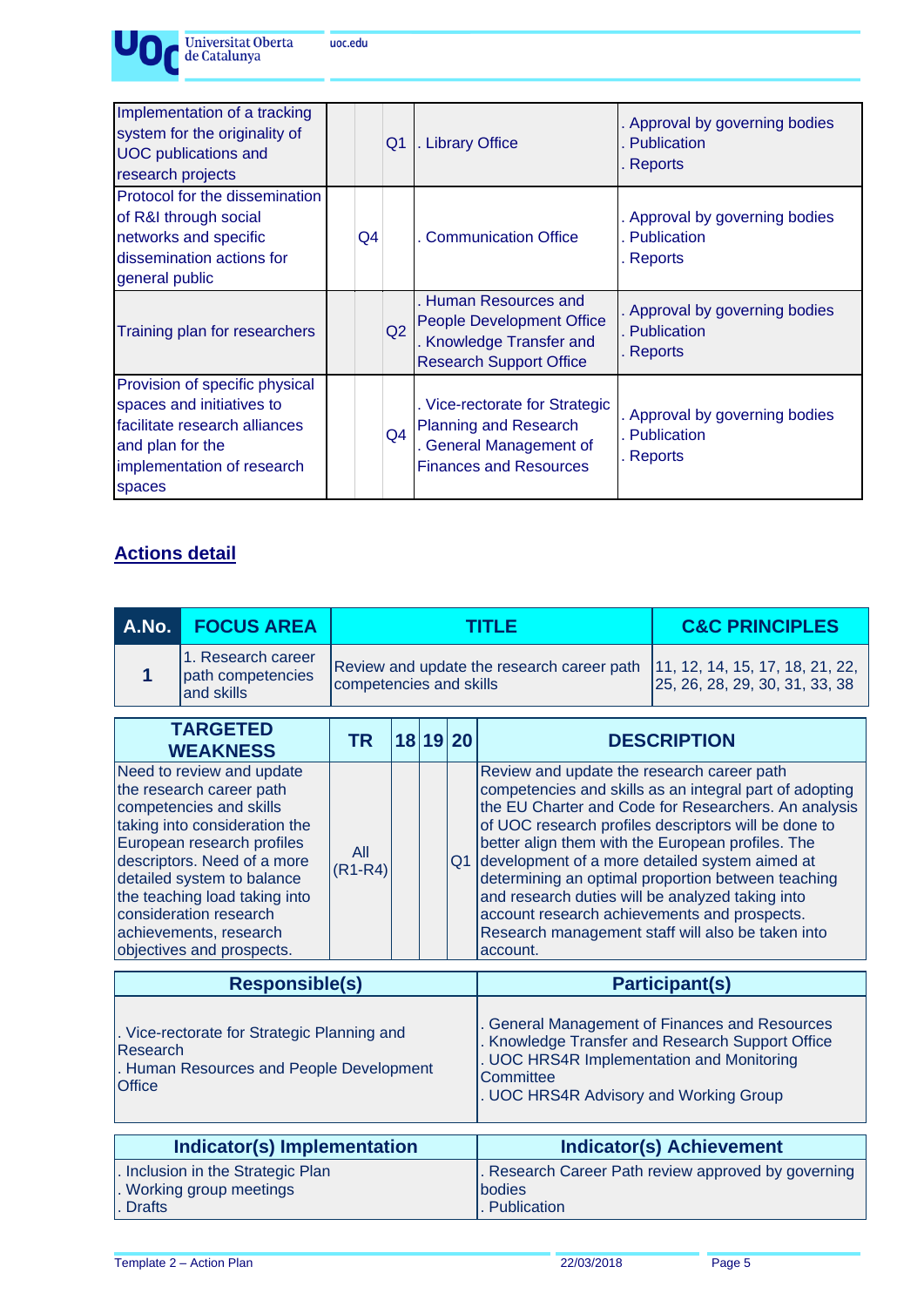

| A.No.                                                       | <b>FOCUS AREA</b>                                                                                                                                                                                                                                                                              |                       |                        |    |    | <b>TITLE</b>                                                                                                                                                                                                                                                                                                                                                                         | <b>C&amp;C PRINCIPLES</b>                                         |  |
|-------------------------------------------------------------|------------------------------------------------------------------------------------------------------------------------------------------------------------------------------------------------------------------------------------------------------------------------------------------------|-----------------------|------------------------|----|----|--------------------------------------------------------------------------------------------------------------------------------------------------------------------------------------------------------------------------------------------------------------------------------------------------------------------------------------------------------------------------------------|-------------------------------------------------------------------|--|
| $\overline{2}$                                              | 1. Research career path<br>competencies and skills                                                                                                                                                                                                                                             |                       |                        |    |    | Review and update the research<br>career path competencies and skills<br>(communication plan)                                                                                                                                                                                                                                                                                        | 11, 12, 14, 15, 17, 18, 21, 22,<br>25, 26, 28, 29, 30, 31, 33, 38 |  |
| <b>TARGETED</b><br><b>TR</b><br>18 19 20<br><b>WEAKNESS</b> |                                                                                                                                                                                                                                                                                                |                       |                        |    |    |                                                                                                                                                                                                                                                                                                                                                                                      | <b>DESCRIPTION</b>                                                |  |
| research profiles                                           | Need to review and update<br>the research career path<br>competencies taking into<br>consideration the European<br>descriptors. Need of a more<br>detailed system to balance<br>the teaching load taking<br>into consideration research<br>achievements, research<br>objectives and prospects. | All<br>$(R1-R4)$      |                        |    | Q2 | Communication plan for the review and update of the<br>research career path competencies and skills as an<br>integral part of adopting the EU Charter and Code for<br>Researchers.                                                                                                                                                                                                   |                                                                   |  |
|                                                             | <b>Responsible(s)</b>                                                                                                                                                                                                                                                                          |                       |                        |    |    |                                                                                                                                                                                                                                                                                                                                                                                      | <b>Participant(s)</b>                                             |  |
| <b>Office</b>                                               | <b>Communication Office</b><br>Human Resources and People Development                                                                                                                                                                                                                          |                       |                        |    |    | . Vice-rectorate for Strategic Planning and Research<br>General Management of Finances and Resources<br>Knowledge Transfer and Research Support Office<br><b>Research Communication Committee</b><br>UOC HRS4R Implementation and Monitoring<br>Committee<br><b>UOC HRS4R Advisory and Working Group</b>                                                                             |                                                                   |  |
|                                                             | <b>Indicator(s) Implementation</b>                                                                                                                                                                                                                                                             |                       |                        |    |    | <b>Indicator(s) Achievement</b>                                                                                                                                                                                                                                                                                                                                                      |                                                                   |  |
| <b>Drafts</b>                                               | Working group meetings                                                                                                                                                                                                                                                                         |                       |                        |    |    | . Approval by governing bodies<br>Communication plan finalized<br>Communication actions (workshops and information<br>provided)                                                                                                                                                                                                                                                      |                                                                   |  |
| A.No.                                                       | <b>FOCUS AREA</b>                                                                                                                                                                                                                                                                              |                       |                        |    |    | <b>TITLE</b>                                                                                                                                                                                                                                                                                                                                                                         | <b>C&amp;C PRINCIPLES</b>                                         |  |
| $\overline{\mathbf{3}}$                                     | 2. Mobility and research<br>sabbatical stays abroad                                                                                                                                                                                                                                            |                       | <b>Mobility Policy</b> |    |    |                                                                                                                                                                                                                                                                                                                                                                                      | 18, 29                                                            |  |
|                                                             | <b>TARGETED</b><br><b>WEAKNESS</b>                                                                                                                                                                                                                                                             | <b>TR</b>             | 18 19                  |    | 20 |                                                                                                                                                                                                                                                                                                                                                                                      | <b>DESCRIPTION</b>                                                |  |
| abroad                                                      | Mobility as part of the<br>assessment of the research<br>career and lack of specific<br>policy regarding stays                                                                                                                                                                                 | All<br>$(R1 -$<br>R4) |                        | Q2 |    | A mobility policy will be created with specific fixed<br>regarding mobility and research sabbatical stays abroad.<br>Special attention will be given to intersectorial, inter- and<br>transdisciplinary nobilities. Virtual mobility and mobility<br>between the public and private sector will also be<br>considered taking into consideration UOCs nature (virtual<br>university). |                                                                   |  |
|                                                             | <b>Responsible(s)</b>                                                                                                                                                                                                                                                                          |                       |                        |    |    |                                                                                                                                                                                                                                                                                                                                                                                      | <b>Participant(s)</b>                                             |  |
| Research<br>Office                                          | . Vice-rectortorate for Strategic Planning and<br>. Human Resources and People Development                                                                                                                                                                                                     |                       |                        |    |    | . Knowledge Transfer and Research Support Office<br>. UOC HRS4R Advisory and Working Group                                                                                                                                                                                                                                                                                           | . UOC HRS4R Implementation and Monitoring Committee               |  |
|                                                             | Indicator(s) Implementation                                                                                                                                                                                                                                                                    |                       |                        |    |    |                                                                                                                                                                                                                                                                                                                                                                                      | <b>Indicator(s) Achievement</b>                                   |  |
| <b>Drafts</b>                                               | Inclusion in the Strategic Plan<br><b>Working group meetings</b>                                                                                                                                                                                                                               |                       |                        |    |    | Approval by governing bodies<br>Mobility policy publication                                                                                                                                                                                                                                                                                                                          |                                                                   |  |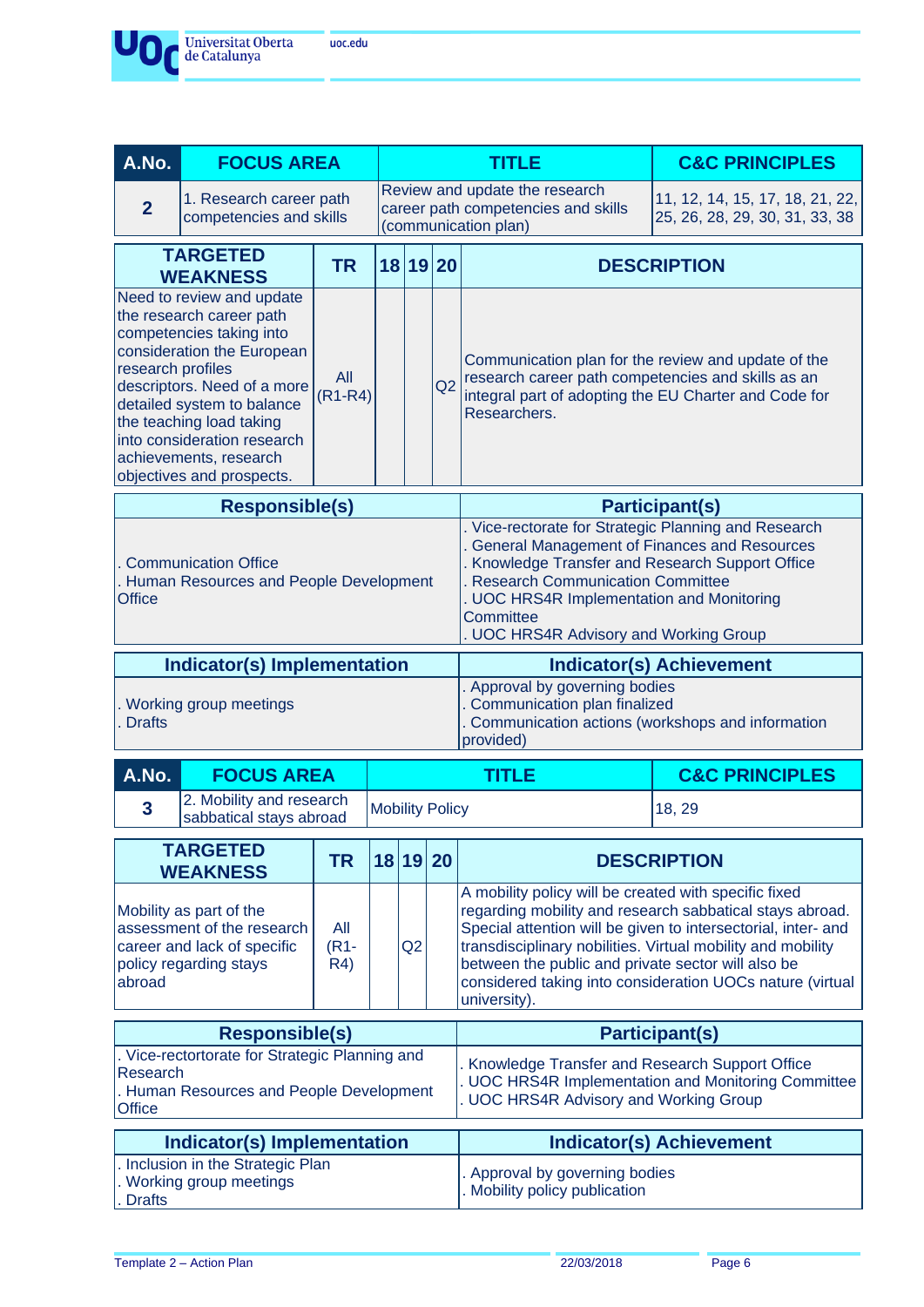

| A.No.                 | <b>FOCUS AREA</b>                                                                                                                                           |                                 |    |       |    | TITI E                                                                                                                                           | <b>C&amp;C PRINCIPLES</b>                                                                             |
|-----------------------|-------------------------------------------------------------------------------------------------------------------------------------------------------------|---------------------------------|----|-------|----|--------------------------------------------------------------------------------------------------------------------------------------------------|-------------------------------------------------------------------------------------------------------|
| $\overline{\bf 4}$    | 3. OTM-R<br>improvement                                                                                                                                     | OTM-R working group             |    |       |    |                                                                                                                                                  | 12, 13, 14, 15, 16, 17, 18, 21                                                                        |
|                       | <b>TARGETED</b><br><b>WEAKNESS</b>                                                                                                                          | <b>TR</b>                       |    | 18 19 | 20 | <b>DESCRIPTION</b>                                                                                                                               |                                                                                                       |
|                       | Lack of interuniversity<br>OTM-R working group for<br>revision and continuous<br>update of selection and<br>recruitment processes<br>under OTM-R principles | All<br>(R <sub>1</sub> -<br>R4) | Q3 |       |    | Creation of an OTM-R working group in charge of<br>revision and definition of selection and recruitment<br>processes under OTM-R principles      |                                                                                                       |
| <b>Responsible(s)</b> |                                                                                                                                                             |                                 |    |       |    |                                                                                                                                                  |                                                                                                       |
|                       |                                                                                                                                                             |                                 |    |       |    |                                                                                                                                                  | <b>Participant(s)</b>                                                                                 |
| Office                | . Knowledge Transfer and Research Support                                                                                                                   |                                 |    |       |    | General Management of Finances and Resources<br>. UOC HRS4R Implementation and Monitoring<br>Committee<br>. UOC HRS4R Advisory and Working Group | . Vice-rectorate for Strategic Planning and Research<br>Human Resources and People Development Office |
|                       | Indicator(s) Implementation                                                                                                                                 |                                 |    |       |    |                                                                                                                                                  | <b>Indicator(s) Achievement</b>                                                                       |

| A.No.                                                                                                                 | <b>FOCUS AREA</b>           |                       |                               |    |                | <b>TITLE</b>                                                                                                                                                                                                                                                                                                                                                                                                                                                           | <b>C&amp;C PRINCIPLES</b>                                                                                          |
|-----------------------------------------------------------------------------------------------------------------------|-----------------------------|-----------------------|-------------------------------|----|----------------|------------------------------------------------------------------------------------------------------------------------------------------------------------------------------------------------------------------------------------------------------------------------------------------------------------------------------------------------------------------------------------------------------------------------------------------------------------------------|--------------------------------------------------------------------------------------------------------------------|
| 3. OTM-R<br>5<br>improvement                                                                                          |                             |                       | <b>UOC Recruitment Policy</b> |    |                |                                                                                                                                                                                                                                                                                                                                                                                                                                                                        | 12, 13, 14, 15, 16, 17, 18, 21                                                                                     |
| <b>TARGETED</b><br><b>WEAKNESS</b>                                                                                    |                             | <b>TR</b>             | 18 <sup>1</sup>               | 19 | 20             |                                                                                                                                                                                                                                                                                                                                                                                                                                                                        | <b>DESCRIPTION</b>                                                                                                 |
| The recruitment policy, the<br>current processes and<br>procedures do not fully<br>meet the C&C and OTM-R<br>elements |                             | All<br>$(R1 -$<br>R4) |                               |    | Q <sub>1</sub> | The UOC recruitment and selection policy will be<br>updated and reviewed in order to meet the C&C and<br>OTM-R elements as described in the Gap Analysis.<br>Special attention will be paid to the gaps and needs<br>identified during the HRS4R process at UOC for<br>(Selection (Code)), 15 (Transparency (Code)), 16<br>(Judging merit (Code)), 17 (Variations in the<br>mobility experience (Code)), 21 (Postdoctoral<br>appointments (Code)), and OTM-R checklist | principles 12 (Recruitment), 13 (Recruitment (Code)), 14<br>chronological order of CVs (Code)), 18 (Recognition of |
|                                                                                                                       | <b>Responsible(s)</b>       |                       |                               |    |                |                                                                                                                                                                                                                                                                                                                                                                                                                                                                        | <b>Participant(s)</b>                                                                                              |
| . Human Resources and People Development<br>Office                                                                    |                             |                       |                               |    |                | General Management of Finances and Resources<br>Knowledge Transfer and Research Support Office<br>. UOC HRS4R Implementation and Monitoring<br>Committee<br>. UOC HRS4R Advisory and Working Group                                                                                                                                                                                                                                                                     | . Vice-rectorate for Strategic Planning and Research                                                               |
|                                                                                                                       | Indicator(s) Implementation |                       |                               |    |                |                                                                                                                                                                                                                                                                                                                                                                                                                                                                        | <b>Indicator(s) Achievement</b>                                                                                    |
| Inclusion in the Strategic Plan<br>. Working group meetings<br>Drafts                                                 |                             |                       |                               |    |                | Approval by governing bodies<br>Publication                                                                                                                                                                                                                                                                                                                                                                                                                            |                                                                                                                    |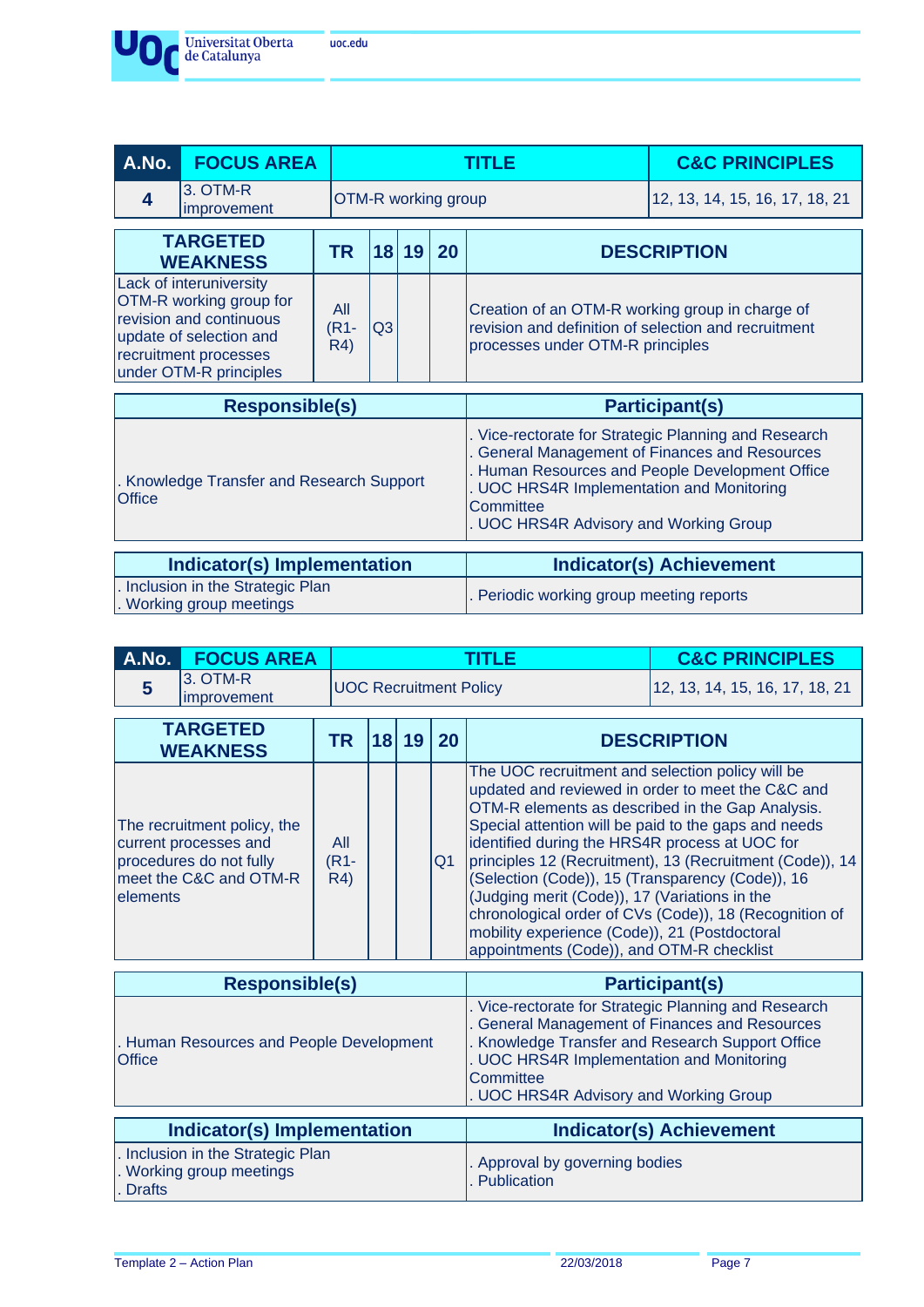

| A.No.                             | <b>FOCUS AREA</b>                                                            |                       |  |                |    | <b>TITLE</b>                                                                                                                                                                                                                                                                                    | <b>C&amp;C PRINCIPLES</b>                                                                                                                                                                                                                        |  |
|-----------------------------------|------------------------------------------------------------------------------|-----------------------|--|----------------|----|-------------------------------------------------------------------------------------------------------------------------------------------------------------------------------------------------------------------------------------------------------------------------------------------------|--------------------------------------------------------------------------------------------------------------------------------------------------------------------------------------------------------------------------------------------------|--|
| $6\phantom{1}6$                   | 3. OTM-R<br>improvement                                                      |                       |  |                |    | UOC Recruitment Policy (English) and use of<br>advertising tools to attract international talent                                                                                                                                                                                                | 12, 13                                                                                                                                                                                                                                           |  |
|                                   | <b>TARGETED</b><br><b>WEAKNESS</b>                                           | <b>TR</b>             |  | 18 19          | 20 |                                                                                                                                                                                                                                                                                                 | <b>DESCRIPTION</b>                                                                                                                                                                                                                               |  |
| recruitment                       | Not enough international                                                     | All<br>$(R1 -$<br>R4) |  | Q <sub>1</sub> |    | As shown in the current Strategic Plan the<br>internationalization principle is one of UOCs main<br>interests and the Strategic Plan includes specific<br>updated recruitment and selection policy will be<br>on the UOC website, and the use of additional<br>international advertising tools. | actions to attract talent and international mobility. The<br>published in English and further attention will be given<br>to attract international talent including the publication in<br>English of all the offers not only on Euraxess but also |  |
|                                   | <b>Responsible(s)</b>                                                        |                       |  |                |    |                                                                                                                                                                                                                                                                                                 | <b>Participant(s)</b>                                                                                                                                                                                                                            |  |
| <b>Resources</b><br><b>Office</b> | General Management of Finances and<br>Human Resources and People Development |                       |  |                |    | Vice-rectorate for Strategic Planning and Research<br>Knowledge Transfer and Research Support Office<br>UOC HRS4R Implementation and Monitoring<br>Committee<br>UOC HRS4R Advisory and Working Group                                                                                            |                                                                                                                                                                                                                                                  |  |
|                                   | Indicator(s) Implementation                                                  |                       |  |                |    | <b>Indicator(s) Achievement</b>                                                                                                                                                                                                                                                                 |                                                                                                                                                                                                                                                  |  |
|                                   | Inclusion in the Strategic Plan<br>. Working group meetings                  |                       |  |                |    | Publication<br>. All the offers published in English and use of                                                                                                                                                                                                                                 |                                                                                                                                                                                                                                                  |  |

. Working group meetings . Offers published in English and use of adverts additional international advertising tools when needed

| A.No. | <b>FOCUS AREA</b>                                     |                       |                 |    |    | TITLE                                                                                                                                                                                                                                                                                                        | <b>C&amp;C PRINCIPLES</b>                     |
|-------|-------------------------------------------------------|-----------------------|-----------------|----|----|--------------------------------------------------------------------------------------------------------------------------------------------------------------------------------------------------------------------------------------------------------------------------------------------------------------|-----------------------------------------------|
| 7     | 3. OTM-R<br>improvement                               | OTM-R training        |                 |    |    |                                                                                                                                                                                                                                                                                                              | 12, 13, 14, 15, 16, 17, 18,<br>21             |
|       | <b>TARGETED</b><br><b>WEAKNESS</b>                    | <b>TR</b>             | 18 <sup>1</sup> | 19 | 20 |                                                                                                                                                                                                                                                                                                              | <b>DESCRIPTION</b>                            |
|       | Not enough information for<br>researchers about OTM-R | All<br>$(R1 -$<br>R4) |                 | Q4 |    | Communication plan and training actions for<br>researchers about application of OTM-R                                                                                                                                                                                                                        |                                               |
|       | <b>Responsible(s)</b>                                 |                       |                 |    |    |                                                                                                                                                                                                                                                                                                              | <b>Participant(s)</b>                         |
|       | <b>Communication Office</b>                           |                       |                 |    |    | . Vice-rectorate for Strategic Planning and Research<br><b>General Management of Finances and Resources</b><br>Knowledge Transfer and Research Support Office<br><b>Research Communication Committee</b><br>. UOC HRS4R Implementation and Monitoring<br>Committee<br>. UOC HRS4R Advisory and Working Group | Human Resources and People Development Office |
|       | Indicator(s) Implementation                           |                       |                 |    |    |                                                                                                                                                                                                                                                                                                              | Indicator(s) Achievement                      |

| Indicator(s) Implementation                    | <b>Indicator(s) Achievement</b>      |
|------------------------------------------------|--------------------------------------|
| . Working group meetings                       | . Approval by governing bodies       |
| <b>L.</b> Drafts                               | . Communication plan finalized       |
| . Number of training and communication actions | . Communication and training actions |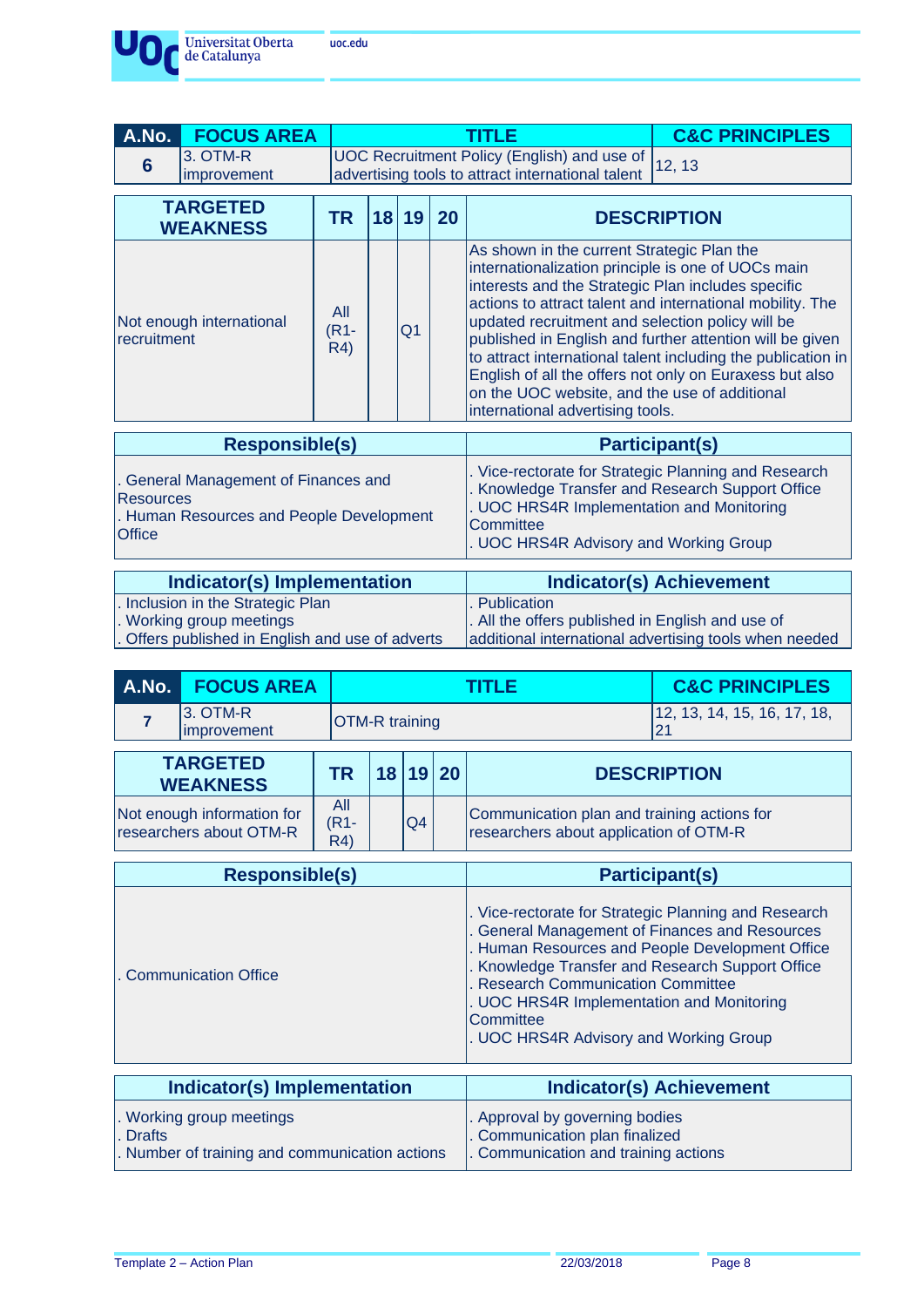

| A.No.                                                                                                                                                     |                                                                                                                                                                                                                                                 | <b>FOCUS AREA</b>     |    |                |    | <b>TITLE</b>                                                                                                                                                                                                                                                                                                                                                                                                                                                                                                                                                                             | <b>C&amp;C PRINCIPLES</b>                               |  |
|-----------------------------------------------------------------------------------------------------------------------------------------------------------|-------------------------------------------------------------------------------------------------------------------------------------------------------------------------------------------------------------------------------------------------|-----------------------|----|----------------|----|------------------------------------------------------------------------------------------------------------------------------------------------------------------------------------------------------------------------------------------------------------------------------------------------------------------------------------------------------------------------------------------------------------------------------------------------------------------------------------------------------------------------------------------------------------------------------------------|---------------------------------------------------------|--|
| 8                                                                                                                                                         | 4. Talent acquisition and development                                                                                                                                                                                                           |                       |    |                |    | <b>Talent Acquisition and</b><br><b>Development Plan</b>                                                                                                                                                                                                                                                                                                                                                                                                                                                                                                                                 | 25, 26, 28, 30, 38                                      |  |
|                                                                                                                                                           | <b>TARGETED</b>                                                                                                                                                                                                                                 | <b>TR</b>             |    | 18 19          | 20 | <b>DESCRIPTION</b>                                                                                                                                                                                                                                                                                                                                                                                                                                                                                                                                                                       |                                                         |  |
| <b>WEAKNESS</b><br>All<br><b>Talent acquisition and</b><br>development initiatives<br>(R <sub>1</sub> -<br>Q <sub>1</sub><br>specific for research<br>R4) |                                                                                                                                                                                                                                                 |                       |    |                |    | A Talent Acquisition and Development Plan specific for<br>research will be implemented. As already identified in<br>the UOC 17-20 Strategic plan two specific working<br>groups will be appointed: one on talent acquisition and<br>recruitment and one on talent development. A subplan<br>specific for research will be implemented in order to<br>create a work environment characterized by trust,<br>distributed leadership, institutional commitment and<br>recognition of professional expectations and<br>achievements, enabling the University to attract and<br>retain talent. |                                                         |  |
|                                                                                                                                                           | <b>Responsible(s)</b>                                                                                                                                                                                                                           |                       |    |                |    |                                                                                                                                                                                                                                                                                                                                                                                                                                                                                                                                                                                          | <b>Participant(s)</b>                                   |  |
| <b>Office</b>                                                                                                                                             | Human Resources and People Development                                                                                                                                                                                                          |                       |    |                |    | . Vice-rectorate for Strategic Planning and Research<br>. General Management of Finances and Resources<br>. Knowledge Transfer and Research Support Office<br>. UOC HRS4R Implementation and Monitoring<br>Committee<br>. UOC HRS4R Advisory and Working Group                                                                                                                                                                                                                                                                                                                           |                                                         |  |
|                                                                                                                                                           |                                                                                                                                                                                                                                                 |                       |    |                |    | <b>Indicator(s) Achievement</b>                                                                                                                                                                                                                                                                                                                                                                                                                                                                                                                                                          |                                                         |  |
| Indicator(s) Implementation<br>Inclusion in the Strategic Plan<br>Working group meetings<br><b>Draft</b>                                                  |                                                                                                                                                                                                                                                 |                       |    |                |    | Approval by governing bodies<br>. Publication                                                                                                                                                                                                                                                                                                                                                                                                                                                                                                                                            |                                                         |  |
|                                                                                                                                                           |                                                                                                                                                                                                                                                 |                       |    |                |    |                                                                                                                                                                                                                                                                                                                                                                                                                                                                                                                                                                                          |                                                         |  |
| A.No.                                                                                                                                                     |                                                                                                                                                                                                                                                 | <b>FOCUS AREA</b>     |    |                |    | <b>TITLE</b>                                                                                                                                                                                                                                                                                                                                                                                                                                                                                                                                                                             | <b>C&amp;C PRINCIPLES</b>                               |  |
| 9                                                                                                                                                         | 5. Create / Improve Welcome Process                                                                                                                                                                                                             |                       |    |                |    | <b>Welcome Service</b>                                                                                                                                                                                                                                                                                                                                                                                                                                                                                                                                                                   | 2, 3, 4, 7, 32                                          |  |
|                                                                                                                                                           | <b>TARGETED</b><br><b>WEAKNESS</b>                                                                                                                                                                                                              | <b>TR</b>             | 18 | 19             | 20 |                                                                                                                                                                                                                                                                                                                                                                                                                                                                                                                                                                                          | <b>DESCRIPTION</b>                                      |  |
|                                                                                                                                                           | Not full alignment of the<br>welcome process with the<br>C&C, information is<br>scattered in several<br>documents and intranet<br>pages and workers are not<br>always familiar with the<br>rules, procedures actions<br>and services available. | All<br>$(R1 -$<br>R4) |    | Q <sub>1</sub> |    | Implementing the current welcome service for new<br>guidelines. Special attention will be given to foreign<br>researchers.                                                                                                                                                                                                                                                                                                                                                                                                                                                               | professors and researchers developing specific internal |  |
|                                                                                                                                                           | <b>Responsible(s)</b>                                                                                                                                                                                                                           |                       |    |                |    |                                                                                                                                                                                                                                                                                                                                                                                                                                                                                                                                                                                          | <b>Participant(s)</b>                                   |  |
| <b>Office</b>                                                                                                                                             | . Human Resources and People Development                                                                                                                                                                                                        |                       |    |                |    | General Management of Finances and Resources<br>Knowledge Transfer and Research Support Office<br>UOC HRS4R Implementation and Monitoring<br>Committee<br>. UOC HRS4R Advisory and Working Group                                                                                                                                                                                                                                                                                                                                                                                         | . Vice-rectorate for Strategic Planning and Research    |  |
|                                                                                                                                                           | Indicator(s) Implementation                                                                                                                                                                                                                     |                       |    |                |    |                                                                                                                                                                                                                                                                                                                                                                                                                                                                                                                                                                                          | <b>Indicator(s) Achievement</b>                         |  |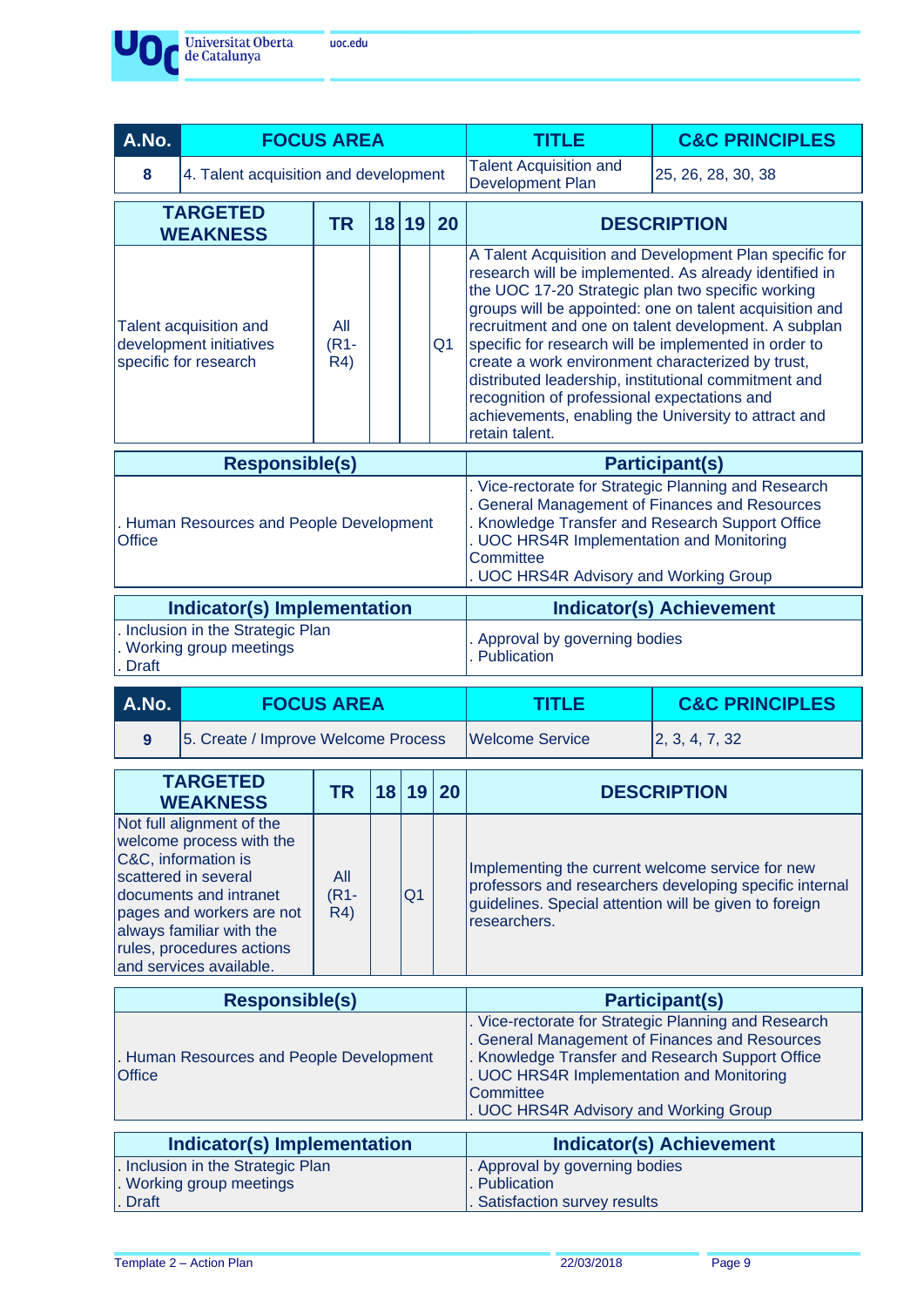

| - - - - -<br>______ | --------- |  |
|---------------------|-----------|--|
|                     |           |  |
|                     |           |  |
|                     |           |  |
|                     |           |  |
|                     |           |  |
|                     |           |  |

| A.No. | <b>FOCUS AREA</b>                                                                                                                                                                                                                                    |                                |      |                |       | 1 F                                                                                                                                                                                            | <b>C&amp;C PRINCIPLES</b>                                                                                                                                                 |
|-------|------------------------------------------------------------------------------------------------------------------------------------------------------------------------------------------------------------------------------------------------------|--------------------------------|------|----------------|-------|------------------------------------------------------------------------------------------------------------------------------------------------------------------------------------------------|---------------------------------------------------------------------------------------------------------------------------------------------------------------------------|
| 10    | 5. Create / Improve Welcome Process                                                                                                                                                                                                                  |                                |      |                |       | <b>Welcome Package</b>                                                                                                                                                                         | 2, 3, 4, 7, 32                                                                                                                                                            |
|       | <b>TARGETED</b><br><b>WEAKNESS</b>                                                                                                                                                                                                                   | TR                             | 18 I |                | 19 20 |                                                                                                                                                                                                | <b>DESCRIPTION</b>                                                                                                                                                        |
|       | Not full alignment of the<br>welcome process with the<br>C&C, information is<br>scattered amongst several<br>documents and intranet<br>pages and workers are not<br>always familiar with the<br>rules, procedures actions<br>and services available. | All<br>(R <sub>1-</sub><br>R4) |      | Q <sub>1</sub> |       | up for the incoming researchers. The Package will<br>include specific and more updated and implemented<br>information on principles 2 (Ethical principles), 3<br>detailed in the Gap Analysis. | Implement the UOC Welcome Package and the follow-<br>(Professional responsibility), 4 (Professional attitude), 7<br>(Good practice in research) and 32 (Co-authorship) as |
|       |                                                                                                                                                                                                                                                      |                                |      |                |       |                                                                                                                                                                                                | . <i>.</i>                                                                                                                                                                |

| <b>Responsible(s)</b>                                     | <b>Participant(s)</b>                                                                                                                                                                                                     |
|-----------------------------------------------------------|---------------------------------------------------------------------------------------------------------------------------------------------------------------------------------------------------------------------------|
| . Human Resources and People Development<br><b>Office</b> | . Vice-rectorate for Strategic Planning and Research<br>General Management of Finances and Resources<br>. Knowledge Transfer and Research Support Office<br>. UOC HRS4R Implementation and Monitoring<br><b>Committee</b> |
|                                                           | . UOC HRS4R Advisory and Working Group                                                                                                                                                                                    |

| Indicator(s) Implementation        | <b>Indicator(s) Achievement</b>   |
|------------------------------------|-----------------------------------|
| I. Inclusion in the Strategic Plan | . Approval by governing bodies    |
| . Working group meetings           | . Publication                     |
| Draft                              | . Visits to the dedicated webpage |

| A.No. | <b>FOCUS AREA</b>                   | TITI E                                                                                      | C&C<br><b>PRINCIPLES</b> |
|-------|-------------------------------------|---------------------------------------------------------------------------------------------|--------------------------|
| 11    | 5. Create / Improve Welcome Process | Dissemination Plan of the UOC<br>Welcome Package targeted to R1- 2, 3, 4, 7, 32<br>R2/R3-R4 |                          |

| <b>TARGETED</b><br><b>WEAKNESS</b>                                                                                                                                                                                                              | TR                    | 18 19 20       | <b>DESCRIPTION</b>                                                                                                                                                                                                                                                                                                                                                                                                                       |
|-------------------------------------------------------------------------------------------------------------------------------------------------------------------------------------------------------------------------------------------------|-----------------------|----------------|------------------------------------------------------------------------------------------------------------------------------------------------------------------------------------------------------------------------------------------------------------------------------------------------------------------------------------------------------------------------------------------------------------------------------------------|
| Not full alignment of the<br>welcome process with the<br>C&C, information is<br>scattered in several<br>documents and intranet<br>pages and workers are not<br>always familiar with the<br>rules, procedures actions<br>and services available. | All<br>$(R1 -$<br>R4) | Q <sub>1</sub> | An specific dissemination plan of the UOC Welcome<br>Package targeted to R1-R2/R3-R4 will be developed in<br>conjunction with the Internal Communication Unit. The<br>dissemination plan will pay specific attention to the gaps<br>and needs identified, particularly for principles 2 (Ethical<br>principles), 3 (Professional responsibility), 4<br>(Professional attitude), 7 (Good practice in research)<br>and 32 (Co-authorship). |

| <b>Responsible(s)</b>       | <b>Participant(s)</b>                                                                                                                                                                                                                                                                                                                                   |
|-----------------------------|---------------------------------------------------------------------------------------------------------------------------------------------------------------------------------------------------------------------------------------------------------------------------------------------------------------------------------------------------------|
| . Communication Office      | . Vice-rectorate for Strategic Planning and Research<br>. General Management of Finances and Resources<br>. Human Resources and People Development Office<br>. Knowledge Transfer and Research Support Office<br>. Research Communication Committee<br>. UOC HRS4R Implementation and Monitoring<br>Committee<br>. UOC HRS4R Advisory and Working Group |
| Indicator(s) Implementation | <b>Indicator(s) Achievement</b>                                                                                                                                                                                                                                                                                                                         |
| . Working group meetings    | . Approval by governing bodies                                                                                                                                                                                                                                                                                                                          |
| Drafts                      | . Communication plan finalized                                                                                                                                                                                                                                                                                                                          |
| Communication actions       | . Communication and training actions                                                                                                                                                                                                                                                                                                                    |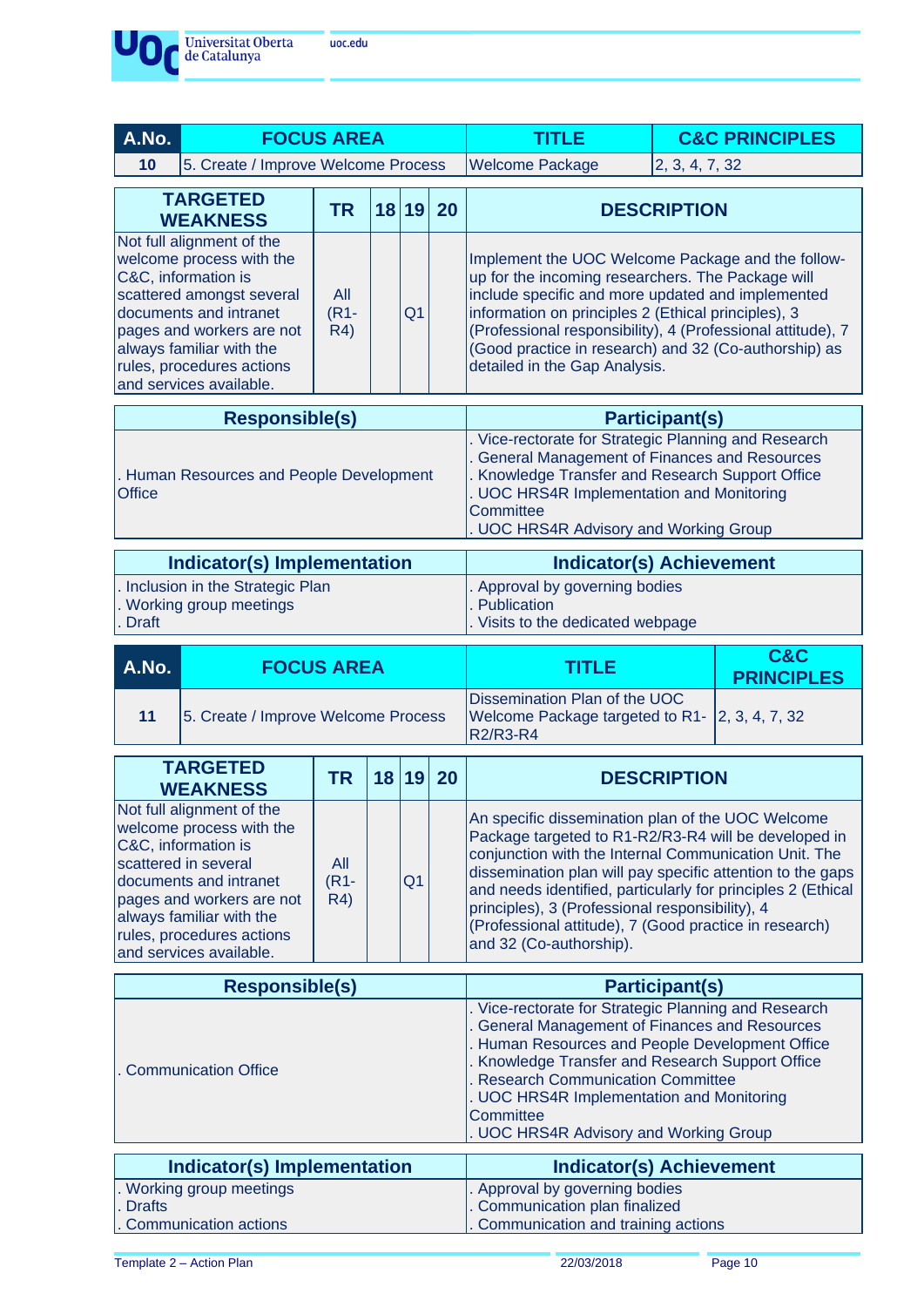

uoc.edu

| A.No.                                                                                                                                                                                                                 | <b>FOCUS AREA</b>                                                                                                                                                   |                                     |  |          |  | <b>TITLE</b>                                                                                                                                                                                                                                                                                                                                                                                                                                                                                                                                                               | C&C<br><b>PRINCIPLES</b>            |  |
|-----------------------------------------------------------------------------------------------------------------------------------------------------------------------------------------------------------------------|---------------------------------------------------------------------------------------------------------------------------------------------------------------------|-------------------------------------|--|----------|--|----------------------------------------------------------------------------------------------------------------------------------------------------------------------------------------------------------------------------------------------------------------------------------------------------------------------------------------------------------------------------------------------------------------------------------------------------------------------------------------------------------------------------------------------------------------------------|-------------------------------------|--|
| 12                                                                                                                                                                                                                    | 6. Information on R&I Services, rules<br>and procedures aligned with the C&C                                                                                        |                                     |  |          |  | R&I Catalogue of Information and<br><b>Services</b>                                                                                                                                                                                                                                                                                                                                                                                                                                                                                                                        | 2, 3, 4, 6, 7, 8,<br>32             |  |
|                                                                                                                                                                                                                       | <b>TARGETED</b><br><b>WEAKNESS</b>                                                                                                                                  | <b>TR</b>                           |  | 18 19 20 |  | <b>DESCRIPTION</b>                                                                                                                                                                                                                                                                                                                                                                                                                                                                                                                                                         |                                     |  |
| amongst several                                                                                                                                                                                                       | Information is scattered<br>documents and intranet<br>pages and workers are not<br>always familiar with the<br>rules, procedures actions<br>and services available. | All<br>Q2<br>$(R1 -$<br><b>R4</b> ) |  |          |  | Creation of a web based UOC R&I Catalogue of<br>Information and Services in order to provide open, clear<br>and transparent information of the several services<br>offered to the R&I staff. Special attention will be given to<br>the gaps identified in the HRS4R process at UOC as lack<br>of information was detected, specially for principles 2<br>(Ethical principles), 3 (Professional responsibility), 4<br>(Professional attitude), 6 (Accountability), 7 (Good<br>practice in research), 8 (Dissemination, exploitation of<br>results), and 32 (Co-authorship). |                                     |  |
|                                                                                                                                                                                                                       | <b>Responsible(s)</b>                                                                                                                                               |                                     |  |          |  | <b>Participant(s)</b>                                                                                                                                                                                                                                                                                                                                                                                                                                                                                                                                                      |                                     |  |
| <b>Office</b>                                                                                                                                                                                                         | . Knowledge Transfer and Research Support                                                                                                                           |                                     |  |          |  | . Vice-rectorate for Strategic Planning and Research<br>. General Management of Finances and Resources<br>Human Resources and People Development Office<br>. Library Office<br>. UOC HRS4R Implementation and Monitoring Committee<br>. UOC HRS4R Advisory and Working Group                                                                                                                                                                                                                                                                                               |                                     |  |
|                                                                                                                                                                                                                       | <b>Indicator(s) Implementation</b>                                                                                                                                  |                                     |  |          |  | <b>Indicator(s) Achievement</b>                                                                                                                                                                                                                                                                                                                                                                                                                                                                                                                                            |                                     |  |
| . Inclusion in the Strategic Plan<br>. Working group meetings<br>. Draft                                                                                                                                              |                                                                                                                                                                     |                                     |  |          |  | Approval by governing bodies<br>. Publication<br>Visits to the dedicated webpage                                                                                                                                                                                                                                                                                                                                                                                                                                                                                           |                                     |  |
| A.No.                                                                                                                                                                                                                 | <b>FOCUS AREA</b>                                                                                                                                                   |                                     |  |          |  | <b>TITLE</b>                                                                                                                                                                                                                                                                                                                                                                                                                                                                                                                                                               | <b>C&amp;C</b><br><b>PRINCIPLES</b> |  |
| 13                                                                                                                                                                                                                    | 6. Information on R&I Services, rules<br>and procedures aligned with the C&C                                                                                        |                                     |  |          |  | Dissemination Plan of the R&I<br>Catalogue of Information and Services                                                                                                                                                                                                                                                                                                                                                                                                                                                                                                     | 2, 3, 4, 6, 7, 8, 32                |  |
|                                                                                                                                                                                                                       | <b>TARGETED</b><br><b>WEAKNESS</b>                                                                                                                                  | <b>TR</b>                           |  | 18 19 20 |  | <b>DESCRIPTION</b>                                                                                                                                                                                                                                                                                                                                                                                                                                                                                                                                                         |                                     |  |
| Information is scattered<br>amongst several<br>documents and intranet<br>All<br>$(R1 -$<br>Q2<br>pages and workers are not<br>R4)<br>always familiar with the<br>rules, procedures actions<br>and services available. |                                                                                                                                                                     |                                     |  |          |  | An specific dissemination plan of the UOC R&I Catalogue<br>of Information and Services targeted to R1-R2/R3-R4 will<br>be developed in conjunction with the Internal<br>Communication Unit. The dissemination plan will pay<br>specific attention to the gaps and needs identified,<br>particularly for principles 2 (Ethical principles), 3<br>(Professional responsibility), 4 (Professional attitude), 6<br>(Accountability), 7 (Good practice in research), 8<br>(Dissemination, exploitation of results), and 32<br>(Coauthorship).                                   |                                     |  |
|                                                                                                                                                                                                                       | <b>Responsible(s)</b>                                                                                                                                               |                                     |  |          |  | <b>Participant(s)</b>                                                                                                                                                                                                                                                                                                                                                                                                                                                                                                                                                      |                                     |  |
| . Communication Office                                                                                                                                                                                                |                                                                                                                                                                     |                                     |  |          |  |                                                                                                                                                                                                                                                                                                                                                                                                                                                                                                                                                                            |                                     |  |
|                                                                                                                                                                                                                       |                                                                                                                                                                     |                                     |  |          |  | . Vice-rectorate for Strategic Planning and Research<br>General Management of Finances and Resources<br>. Knowledge Transfer and Research Support Office<br>. Human Resources and People Development Office<br>. Library Office<br>. Research Communication Committee<br>. UOC HRS4R Implementation and Monitoring Committee<br>UOC HRS4R Advisory and Working Group                                                                                                                                                                                                       |                                     |  |
|                                                                                                                                                                                                                       | Indicator(s) Implementation                                                                                                                                         |                                     |  |          |  | <b>Indicator(s) Achievement</b>                                                                                                                                                                                                                                                                                                                                                                                                                                                                                                                                            |                                     |  |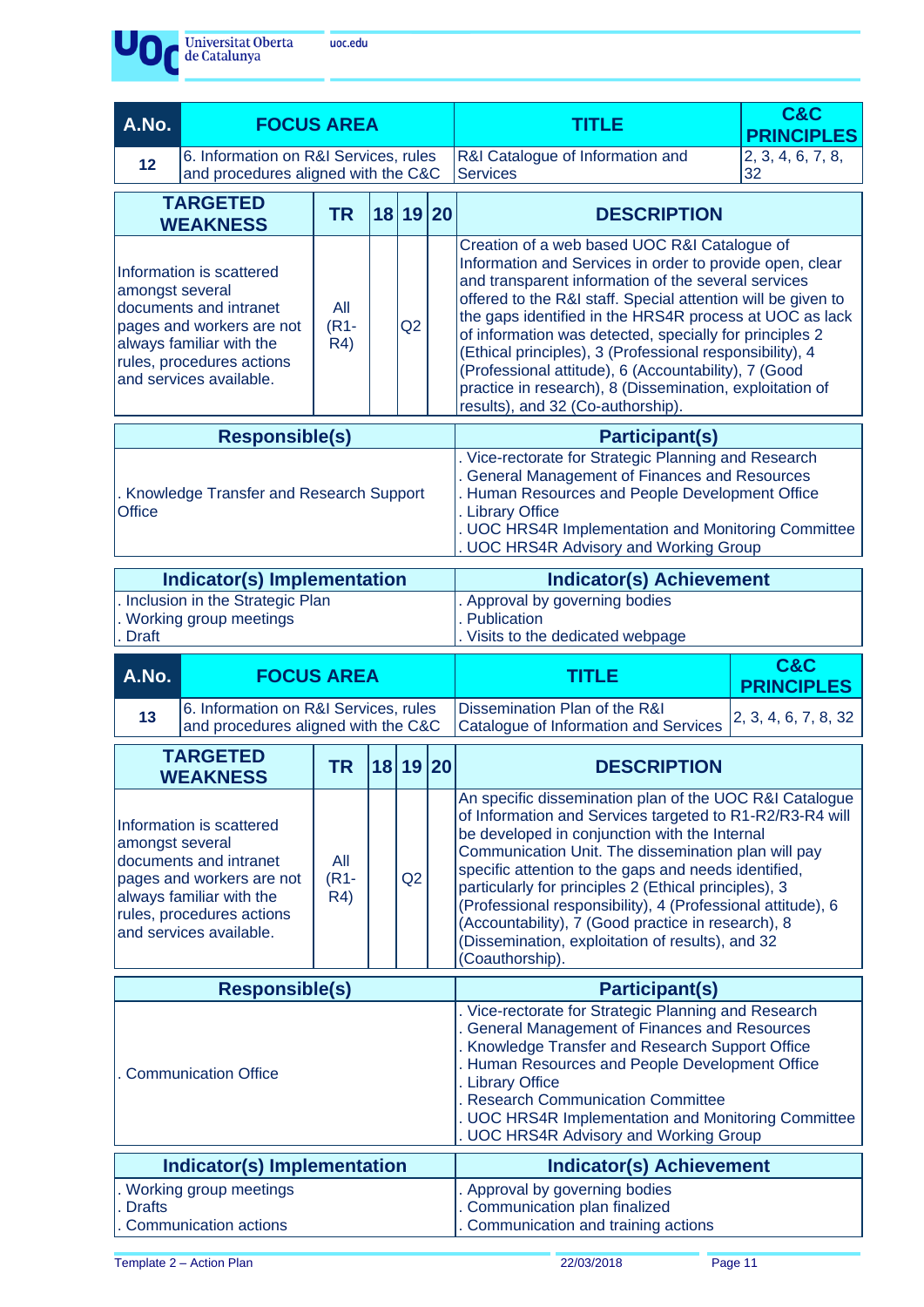

| A.No.                 | <b>FOCUS AREA</b>                                                                                          |                       |                |       |           | <b>TITLE</b>                                                                                                                                                                                                                                                                                                                             | C&C<br><b>PRINCIPLES</b> |
|-----------------------|------------------------------------------------------------------------------------------------------------|-----------------------|----------------|-------|-----------|------------------------------------------------------------------------------------------------------------------------------------------------------------------------------------------------------------------------------------------------------------------------------------------------------------------------------------------|--------------------------|
| 14                    | 7. Professionality, good<br>practice and dissemination                                                     |                       | projects       |       |           | Implementation of a tracking system for the<br>originality of UOC publications and research                                                                                                                                                                                                                                              | 2, 3, 4, 7, 8, 32        |
|                       | <b>TARGETED</b><br><b>WEAKNESS</b>                                                                         | <b>TR</b>             |                | 18 19 | <b>20</b> | <b>DESCRIPTION</b>                                                                                                                                                                                                                                                                                                                       |                          |
|                       | Follow up of the originality<br>of the publications and<br>research proposals made<br>by UOC researcher's. | All<br>$(R1 -$<br>R4) | Q <sub>1</sub> |       |           | At the present time no anti-plagiarism software is<br>systematically used to verify the originality of the<br>publications and research proposals made by UOC<br>researcher's. A protocol in order to systematically verify<br>the originality of the publications and research proposals<br>made by UOC researcher's will be developed. |                          |
| <b>Responsible(s)</b> |                                                                                                            |                       |                |       |           | <b>Participant(s)</b>                                                                                                                                                                                                                                                                                                                    |                          |
| <b>Library Office</b> |                                                                                                            |                       |                |       |           | . Vice-rectorate for Strategic Planning and Research<br>General Management of Finances and Resources<br>. Knowledge Transfer and Research Support Office<br>. Technology Department<br>. UOC HRS4R Implementation and Monitoring Committee<br>. UOC HRS4R Advisory and Working Group                                                     |                          |
|                       | Indicator(s) Implementation                                                                                |                       |                |       |           | <b>Indicator(s) Achievement</b>                                                                                                                                                                                                                                                                                                          |                          |
|                       | Working group meetings<br>Software analysis                                                                |                       |                |       |           | . Approval by governing bodies<br>. Publication                                                                                                                                                                                                                                                                                          |                          |

- . Software analysis
- . Protocol drafts

|    | A.No. FOCUS AREA                             | <b>TITLE</b>                                                                                                               | C&C<br><b>PRINCIPLES</b> |
|----|----------------------------------------------|----------------------------------------------------------------------------------------------------------------------------|--------------------------|
| 15 | 8. Dissemination<br>and public<br>engagement | Protocol for the dissemination of R&I through social<br>networks and specific dissemination actions for general<br>public. | 4, 7, 8, 9               |

. Reports

| <b>TARGETED</b><br><b>WEAKNESS</b>                                                                                                      | <b>TR</b>             |  | 18 19                           | <b>20</b> | <b>DESCRIPTION</b>                                                                                                                                                                                                                                                                                                                                                                                                                                                                                                                                                                                                                           |
|-----------------------------------------------------------------------------------------------------------------------------------------|-----------------------|--|---------------------------------|-----------|----------------------------------------------------------------------------------------------------------------------------------------------------------------------------------------------------------------------------------------------------------------------------------------------------------------------------------------------------------------------------------------------------------------------------------------------------------------------------------------------------------------------------------------------------------------------------------------------------------------------------------------------|
| Lack of a protocol for the<br>dissemination of R&I<br>through social networks<br>and need of further public<br>engagement dissemination | All<br>$(R1 -$<br>R4) |  | Q <sub>4</sub>                  |           | A specific Protocol for the dissemination of R&I through<br>social networks will be developed in order to implement<br>dissemination actions and public engagement. The<br>organisation of more events and activities of science with<br>and for society such as dissemination events, initiatives for<br>children and young people, initiatives with schools and<br>companies, and open doors initiatives was also<br>highlighted as a space for improvement and specific<br>dissemination actions of this nature will be targeted in the<br>new UOC Communication Plan already being developed<br>in the context of the UOC Strategic Plan |
| <b>Responsible(s)</b>                                                                                                                   |                       |  |                                 |           | <b>Participant(s)</b>                                                                                                                                                                                                                                                                                                                                                                                                                                                                                                                                                                                                                        |
| <b>Communication Office</b>                                                                                                             |                       |  |                                 |           | . Vice-rectortorate for Strategic Planning and Research<br>. General Management of Finances and Resources<br>Knowledge Transfer and Research Support Office<br>Research Communication Committee<br>. UOC HRS4R Implementation and Monitoring Committee<br>. UOC HRS4R Advisory and Working Group                                                                                                                                                                                                                                                                                                                                             |
| Indicator(s) Implementation                                                                                                             |                       |  | <b>Indicator(s) Achievement</b> |           |                                                                                                                                                                                                                                                                                                                                                                                                                                                                                                                                                                                                                                              |
| Working group meetings<br>Social network analysis / mapping<br>Schedule of events<br><b>Drafts</b><br>Communication actions             |                       |  |                                 |           | . Approval by governing bodies<br><b>Publication</b><br>Reports                                                                                                                                                                                                                                                                                                                                                                                                                                                                                                                                                                              |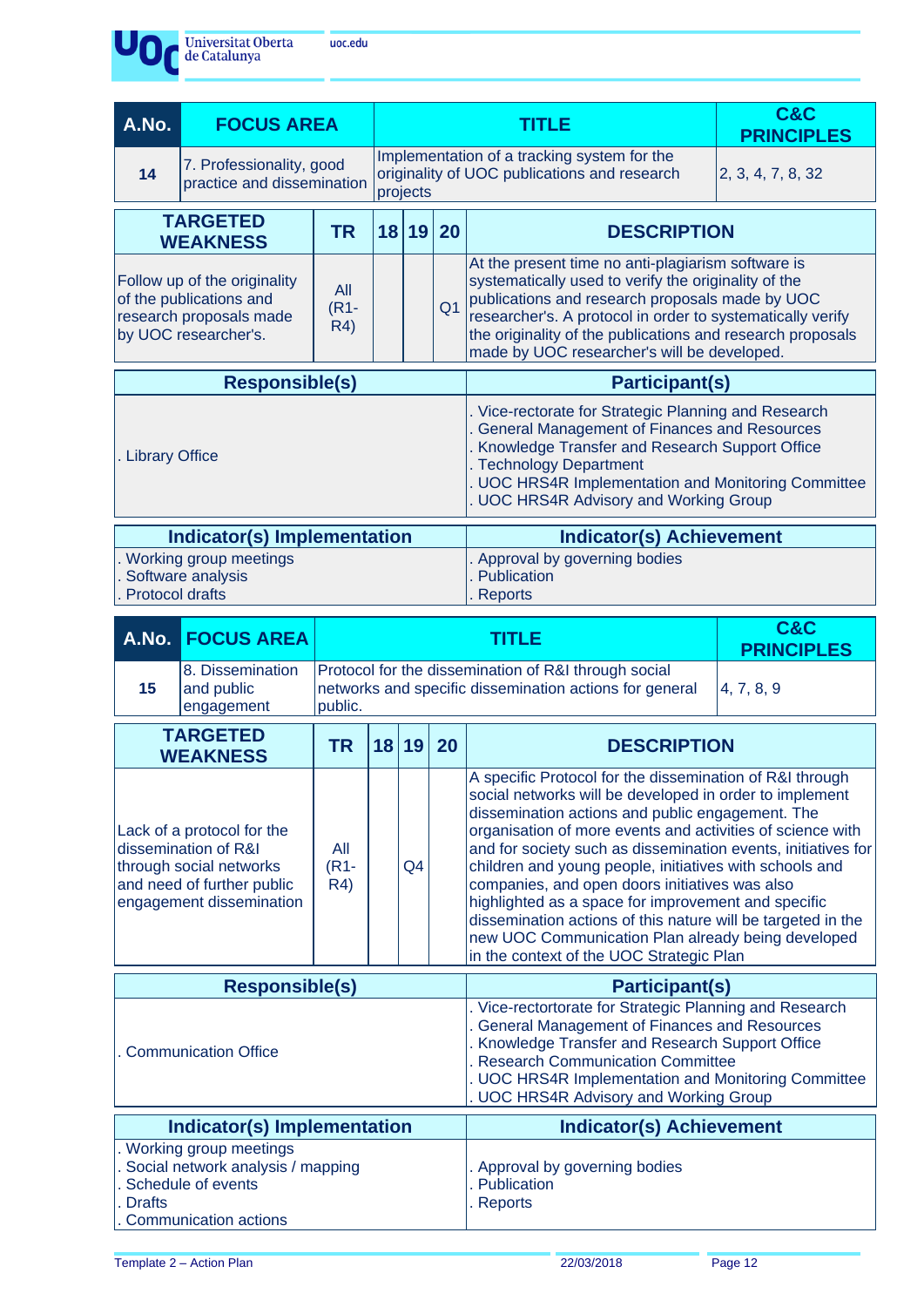Universitat Oberta uoc.edu de Catalunya

**A.No. FOCUS AREA TITLE C&C PRINCIPLES 16** 9. Training and professional development Training plan for researchers  $\vert$ 30, 38, 39 **TARGETED WEAKNESS TR <sup>18</sup> <sup>19</sup> <sup>20</sup> DESCRIPTION** Convenience of having a specific training plan and training catalogue for researchers All (R1- R4) Q2 the facilitation of training in specific methodologies defined by Design of a specific training plan and training catalogue for researchers in coordination with the review and update of the research career path competencies and skills (Action No. 1) and personalized for researchers R1, R2, R3, R4. The plan will include specific actions for the detection of training needs and the type of research. Specific training areas detected during the HRS4R process include workshops about career options for researchers, training for thesis direction, training on financial and people management and training on dissemination and research results valorization.

| <b>Responsible(s)</b>                                                                                                   | <b>Participant(s)</b>                                                                                                                                                                                   |
|-------------------------------------------------------------------------------------------------------------------------|---------------------------------------------------------------------------------------------------------------------------------------------------------------------------------------------------------|
| . Human Resources and People Development<br><b>Office</b><br>. Knowledge Transfer and Research Support<br><b>Office</b> | . Vice-rectorate for Strategic Planning and Research<br>. General Management of Finances and Resources<br>. UOC HRS4R Implementation and Monitoring Committee<br>. UOC HRS4R Advisory and Working Group |
| Indicator(s) Implementation                                                                                             | <b>Indicator(s) Achievement</b>                                                                                                                                                                         |

| Indicator(s) Implementation         | Indicator(s) Achievement        |
|-------------------------------------|---------------------------------|
| . Working group meetings            | I. Approval by governing bodies |
| . Analysis of training needs report | l. Publication                  |
| <b>Drafts</b>                       | . Reports                       |
|                                     |                                 |

| <b>A.No. FOCUS AREA</b>      | TITI E                                                                                                                                               | C&C<br><b>PRINCIPLES</b> |
|------------------------------|------------------------------------------------------------------------------------------------------------------------------------------------------|--------------------------|
| 10. Research<br>lenvironment | Provision of specific physical spaces and initiatives to facilitate<br>research alliances and plan for the implementation of research 23<br>Ispaces. |                          |

| <b>TARGETED WEAKNESS</b>                                                                                                                                                                                                                                                                                                                                   | TR                 | 18 | 19 | 20 | <b>DESCRIPTION</b>                                                                                                                                                                                                                                                                                                                                                                                                                                                                                 |
|------------------------------------------------------------------------------------------------------------------------------------------------------------------------------------------------------------------------------------------------------------------------------------------------------------------------------------------------------------|--------------------|----|----|----|----------------------------------------------------------------------------------------------------------------------------------------------------------------------------------------------------------------------------------------------------------------------------------------------------------------------------------------------------------------------------------------------------------------------------------------------------------------------------------------------------|
| Need of specific physical spaces and<br>initiatives to facilitate alliances with<br>different agents and specifically to<br>facilitate the interaction between the<br>academic professors and the<br>researchers working at the UOC<br>research centres. Need of more research<br>spaces because of the continuous<br>growth in the number of researchers. | All<br>(R1-<br>R4) |    |    | Q4 | A plan to provide with better specific physical<br>spaces and initiatives to facilitate alliances with<br>different agents will be developed. The plan will<br>specifically consider the need of better<br>interaction between the academic professors<br>and the researchers working at the UOC<br>research centers. An assessment of the current<br>research spaces will also be carried on in order<br>to meet the needs associated with the<br>continuous growth in the number of researchers. |
| <b>Responsible(s)</b>                                                                                                                                                                                                                                                                                                                                      |                    |    |    |    | <b>Participant(s)</b>                                                                                                                                                                                                                                                                                                                                                                                                                                                                              |
| . Vice-rectorate for Strategic Planning and Research                                                                                                                                                                                                                                                                                                       |                    |    |    |    | . Human Resources and People Development Office<br>. Knowledge Transfer and Research Support Office<br>Conoral Convices Office                                                                                                                                                                                                                                                                                                                                                                     |

| vice-rectorate for Strategic Planning and Research<br>General Management of Finances and Resources | - General Services Office<br> . UOC HRS4R Implementation and Monitoring Committee<br>. UOC HRS4R Advisory and Working Group |
|----------------------------------------------------------------------------------------------------|-----------------------------------------------------------------------------------------------------------------------------|
|                                                                                                    |                                                                                                                             |

| Indicator(s) Implementation       | <b>Indicator(s) Achievement</b> |
|-----------------------------------|---------------------------------|
| . Working group meetings          | . Approval by governing bodies  |
| Analysis of training needs report | . Publication                   |
| <b>Drafts</b>                     | . Reports                       |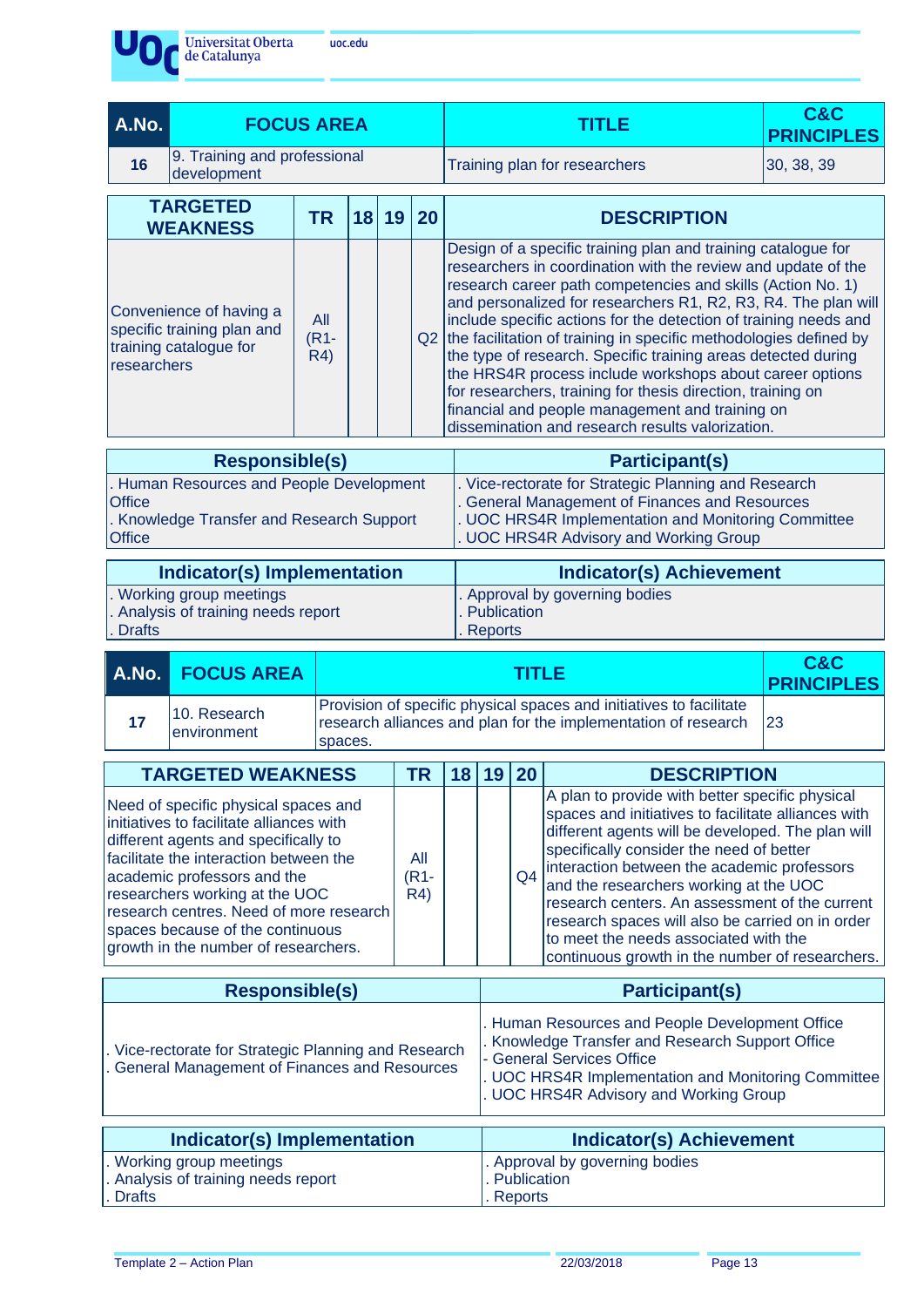

#### **Use the Open, Transparent and Merit-Based Recruitment Toolkit**

UOC currently applies an OTM-R policy following the principles of openness, transparency, and merit (see OTM-R checklist). The general goal pursued by the UOC's selection policy is to guarantee the best possible match between the person and the job, and endow the institution, in a reasonable time, with professionals who are optimally matched to the specific need defined and the vacancy to be filled, proceeding in such a manner as to assure the process's quality and validity.

All selection processes are based on the criteria of equality, objectivity and confidentiality, on the assessment of professional skills and on the suitability of the candidate to the vacant post in parameters of skills, aptitudes, abilities and attitudes assessed objectively.

The processes are transparent and ensure equal opportunities, without taking into account reasons of gender, ideology, beliefs, ethnicity, religion or other forms of direct or indirect discrimination. Another goal of the selection policy is to preserve the personal data used in all stages of the process. The UOC wishes to be a leading institution in the field of diversity. This means that in certain selection processes, preference is given to the recruitment of people who may be exposed to a risk of social exclusion.

All our recruitment processes use a Web-based tool to avoid discriminating against candidates based on their geographical location and/or financial means. All employment offers are published on UOCs website and on EURAXESS in English with a minimum application period of 15 days. Although faculty, administrative staff and research staff are all considered members of the team of UOC employees, a distinction must be made in the selection processes for each profile given that, in addition to the fact that different agents are involved, there are differences in the respective selection stages. The policy includes specific guidelines for the recruitment of research staff. However, the policy does not specifically address the four broad career profiles for researchers (R1, R2, R3 and R4) and all the elements detailed in the toolkit. A working group will be established as detailed in the actions that will be developed in order to make sure that the current policy is reviewed and implemented considering the Toolkit.

Training on OTM-R is provided to all those who are involved in the recruitment process. The following actions have been envisaged in order to improve the selection procedure and adapting it to the C&C and the OTM-R Toolkit (see identified weaknesses):

| C&C<br><b>PRINCIPLES</b>             | <b>TARGETED</b><br><b>WEAKNESS</b>                                                                                                                             | <b>TITLE</b>                            | <b>DESCRIPTION</b>                                                                                                                                                                                                                                                                                                                                                                                                                                                                                                                                                                              |
|--------------------------------------|----------------------------------------------------------------------------------------------------------------------------------------------------------------|-----------------------------------------|-------------------------------------------------------------------------------------------------------------------------------------------------------------------------------------------------------------------------------------------------------------------------------------------------------------------------------------------------------------------------------------------------------------------------------------------------------------------------------------------------------------------------------------------------------------------------------------------------|
| 12, 13, 14,<br>15, 16, 17,<br>18, 21 | Lack of interuniversity<br>OTM-R working group<br>for revision and<br>continuous update of<br>selection and<br>recruitment processes<br>under OTM-R principles | <b>OTM-R working</b><br>group           | Creation of an OTM-R working group in charge<br>of revision and definition of selection and<br>recruitment processes under OTM-R principles                                                                                                                                                                                                                                                                                                                                                                                                                                                     |
| 12, 13, 14,<br>15, 16, 17,<br>18, 21 | The recruitment policy,<br>processes and<br>procedures do not fully<br>meet the C&C and<br><b>OTM-R</b> elements                                               | <b>UOC Recruitment</b><br><b>Policy</b> | The UOC recruitment and selection policy will be<br>updated and reviewed in order to meet the C&C<br>and OTM-R elements as described in the Gap<br>Analysis. Special attention will be paid to the<br>gaps and needs identified during the HRS4R<br>process at UOC for principles 12 (Recruitment),<br>13 (Recruitment (Code)), 14 (Selection (Code)),<br>15 (Transparency (Code)), 16 (Judging merit<br>(Code)), 17 (Variations in the chronological order<br>of CVs (Code)), 18 (Recognition of mobility<br>experience (Code)), 21 (Postdoctoral<br>appointments (Code)), and OTM-R checklist |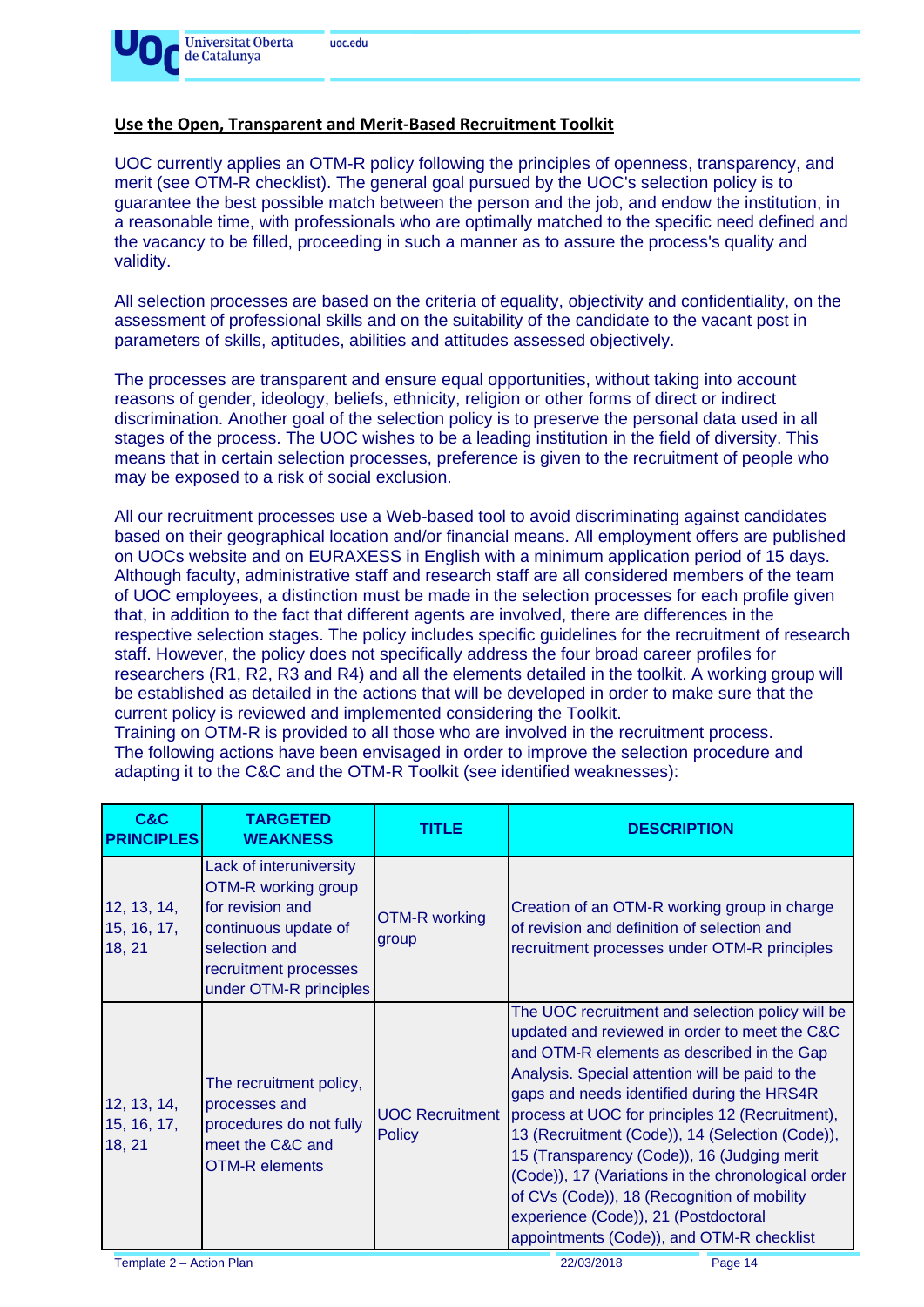

12, 13 Not enough international recruitment UOC Recruitment Policy (English) and use of advertising tools to attract international talent As shown in the current Strategic Plan the internationalization principle is one of UOCs main interests and the Strategic Plan includes specific actions to attract talent and international mobility. The updated recruitment and selection policy will be published in English and further attention will be given to attract international talent including the publication in English of all the offers not only on Euraxess but also on the UOC website, and the use of additional international advertising tools. 12, 13, 14, 15, 16, 17, 18, 21 Not enough information for researchers about OTM-R OTM-R training Communication plan and training actions for researchers about application of OTM-R 25, 26, 28, 30, 38 Talent acquisition and development initiatives specific for research Talent Acquisition and Development Plan A Talent Acquisition and Development Plan specific for research will be implemented. As already identified in the UOC 17-20 Strategic plan two specific working groups will be appointed: one on talent acquisition and recruitment and one on talent development. A subplan specific for research will be implemented in order to create a work environment characterized by trust, distributed leadership, institutional commitment and recognition of professional expectations and achievements, enabling the University to attract and retain talent.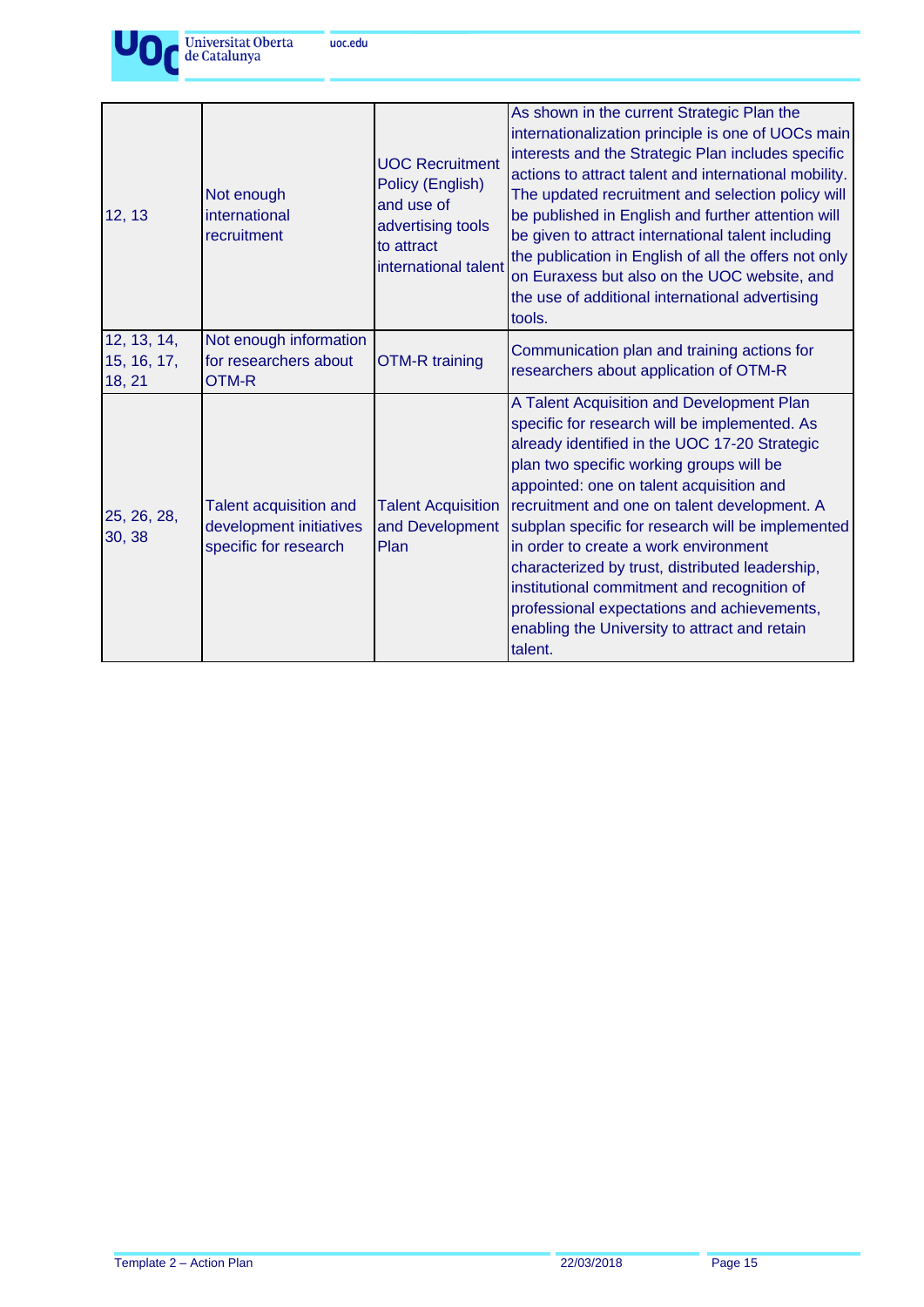

### **4. IMPLEMENTATION (MAX. 1 PAGE)**

The already appointed [UOC HRS4R Implementation and Monitoring Committee](http://research.uoc.edu/portal/en/ri/activitat-rdi/hrs4r/membres/index.html) will internally monitor the development and compliance of the Action Plan. The [UOC HRS4R Advisory and](http://research.uoc.edu/portal/en/ri/activitat-rdi/hrs4r/membres/index.html)  [Working Group](http://research.uoc.edu/portal/en/ri/activitat-rdi/hrs4r/membres/index.html) will be responsible for providing advice and support in the implementation of the process and the [Steering Committee](http://research.uoc.edu/portal/en/ri/activitat-rdi/hrs4r/membres/index.html) will lead the process.

These three committees proved to successfully work in conjunction for the development of the Gap Analysis and Action Plan and their role in the execution of the Action Plan will be essential to keep involving the whole research community, the governing bodies, all management departments and administrative and services staff in the implementation. Further details on the process are shown [here.](http://research.uoc.edu/portal/en/ri/activitat-rdi/hrs4r/proces/index.html)

Communication efforts will be done at the kick off, in order to keep gaining awareness from all UOCs staff. A specific [webpage](http://research.uoc.edu/portal/en/ri/activitat-rdi/hrs4r/index.html) will be maintained with all HRS4R related documentation and an specific dissemination plan for the HRS4R process at UOC is already in place.

The self-assessment and internal participatory workshops will be conducted every two years and will result on a progress report updating the Action Plan for the subsequent period. The external assessment of progress, if it is previously authorized by the European Commission, would be carried out by an external expert who would act as supervisor for the HRS4R implementation.

Timeline of the actions was thoroughly discussed with the responsible persons, who have actively participated in the Gap Analysis and Action Plan and provided more information about milestones and indicators of success.

The monitoring procedure will include the review of:

- Monitoring meetings with people in charge of the actions, at least once every four months.
- Assessment reports prepared by the UOC HRS4R Implementation and Monitoring Committee every six months and approved by the UOC Research and Innovation Committee. The UOC HRS4R Advisory and Working Group will take part and assess the progress.
- On September-October 2019, an internal audit will be held. The audit report will cover the completion of the Action Plan and will be published on the web site.
- The Steering Committee will be regularly updated about the progress, at least once every four months.

This action plan is fully aligned with the [UOC Strategic Plan](http://www.uoc.edu/portal/en/universitat/pla-estrategic/index.html) to the point that all the actions will be included as Strategic Plan actions.

Corrective actions will be taken if UOC does not comply with the established deadlines or new regulatory conditions or strategic decisions could affect the strategy.